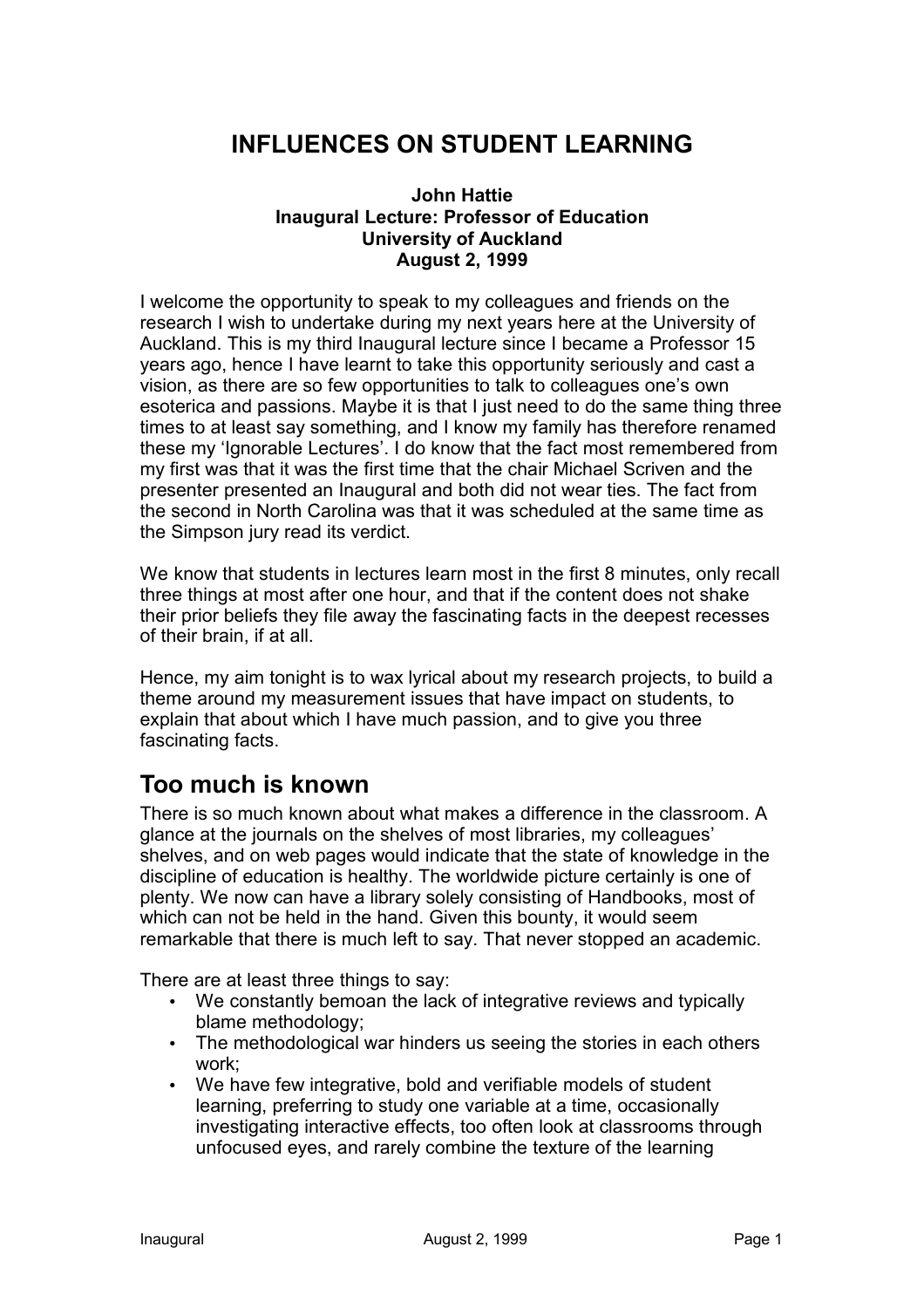experience with the rigour of asking whether there is an impact on student learning.

This lack has not stopped us studying our pet beliefs. I must note that this love of pet belief is matched in classrooms, and herein are the three truths of research in classrooms:

- 1. Teachers/Researchers have models of learning that are rarely externally elaborated or asked for
- 2. Teachers/Researchers seek evidence to buttress their models of learning and thus rarely seek to refute them or introduce major changes
- 3. There are no bad Teachers/Researchers.

We all seek positive evidence in that which we love. Teachers/Researchers, like lovers, are often blind.

Hence, we have a school community peopled with teachers with self-fulfilling prophecies, all believing they are doing a good job, and with models of learning rarely based on any other evidence than "it works for me". As well we have an educational research community peopled with academics chasing their pet theory, promoting their own methodology while passing each other in corridors, rarely asking for negative evidence, and pushing with passion that "if only the teachers would do this, or know that". Both educational communities work behind closed doors, coming out to discuss kids, curricula, accountability, and each other, but rarely discussing the fundamental tenets about their teaching that leads to **positive impacts on student learning.**

I believe the first step to resolve this dilemma is basic, simple, and powerful, and has taken me 10 years to build, and am still going.

My three principles are:

- We need to make relative statements about what impacts on student work
- We need estimates of magnitude as well as statistical significance it is not good enough to say that this works because lots of people use it etc., but that this works because of the magnitude of impact
- We need to be building a model based on these relative magnitudes of effects.

## *A model of effects on school and teaching*

A model of teaching and learning is proposed that is based on three postulates. In this session I wish to outline the model and the kinds of data that are being used to support it.

- That achievement is enhanced to the degree that students and teachers set and communicate appropriate, specific and challenging goals
- That achievement is enhanced as a function of feedback.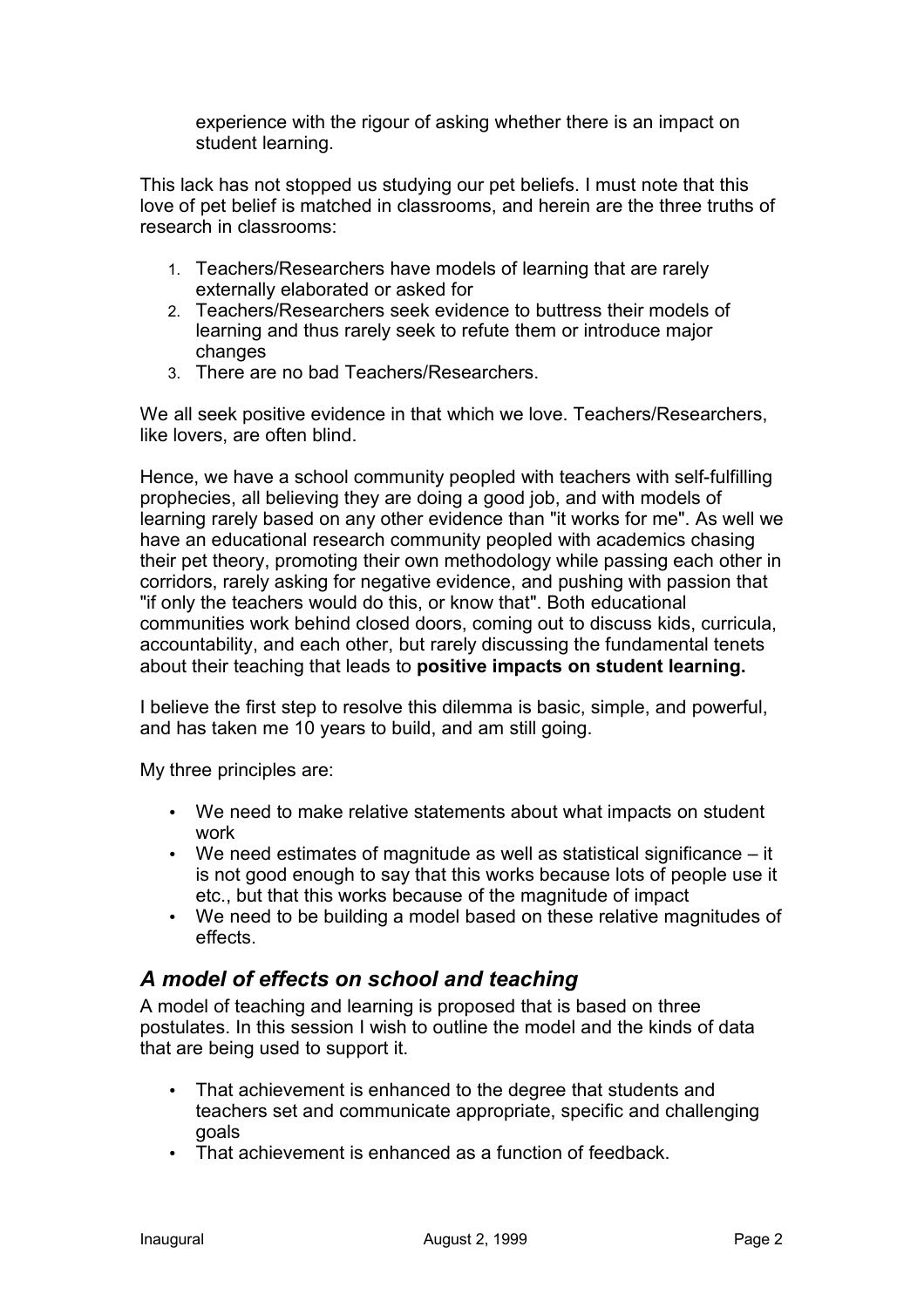• That increases in student learning involves more than surface and deep learning but also follows a reconceptualisation of information.

#### **A model of effects on school and teaching**

- Achievement is enhanced to the degree that students and teachers set and communicate appropriate, specific and challenging goals
- Achievement is enhanced as a function of feedback
- Increases in student learning involves not only surface and deep learning but also a reconceptualisation of information.

*Let me defend these simple propositions.*

## **MEASURING THE EFFECTS OF SCHOOLING**

A major purpose of this Inaugural is to show how the data from the past 30 years of educational research can be used to assess the effects of innovations and schooling, to provide insights for future innovation, and provide reasons why different advocates make apparently contrary claims about the effectiveness of schooling (even using the same data) by demonstrating how different points of comparison are used by each group.

The beginning of the answer to the question as to the effects of schooling is to ask, "What are the 'typical' effects of schooling?" and then to use this typical effect as a benchmark. The problem is how to ascertain "typical effects" given the myriad of effects on schools, different teachers, subjects, school administration systems, ages of students, and other moderators such as gender, prior ability, quality of instruction and teaching styles.

The first requirement is a continuum on which the effects of schooling, including the typical effect, can be summarised where 0 means that there is no effect from introducing some teaching package, innovation, or effect on schooling. A negative effect indicates that the innovation has a decreased effect on achievement, and a positive effect indicates that the innovation has as increased effect on achievement. For the present, the model is constrained to achievement outcomes, but the continuum can be generalised to other outcomes of schooling, and I have also undertaken a similar continuum for special education students.

The next requirement is to formulate an appropriate scale and it is recommended that the scale is expressed in effect-sizes. An effect-size provides a common expression of the magnitude of study outcomes for all types of outcome variables, such as school achievement. An effect-size of 1.0 indicates an increase of one standard deviation, typically associated with advancing children's achievement by one year, improving the rate of learning by 50%, or a correlation between some variable (e.g., amount of homework) and achievement of approximately .50. When implementing a new program, an effect-size of 1.0 would mean that approximately 95% of outcomes positively enhance achievement, or average students receiving that treatment would exceed 84% of students not receiving that treatment. Cohen (1977) argued that an effect-size of 1.0 would be regarded as large, blatantly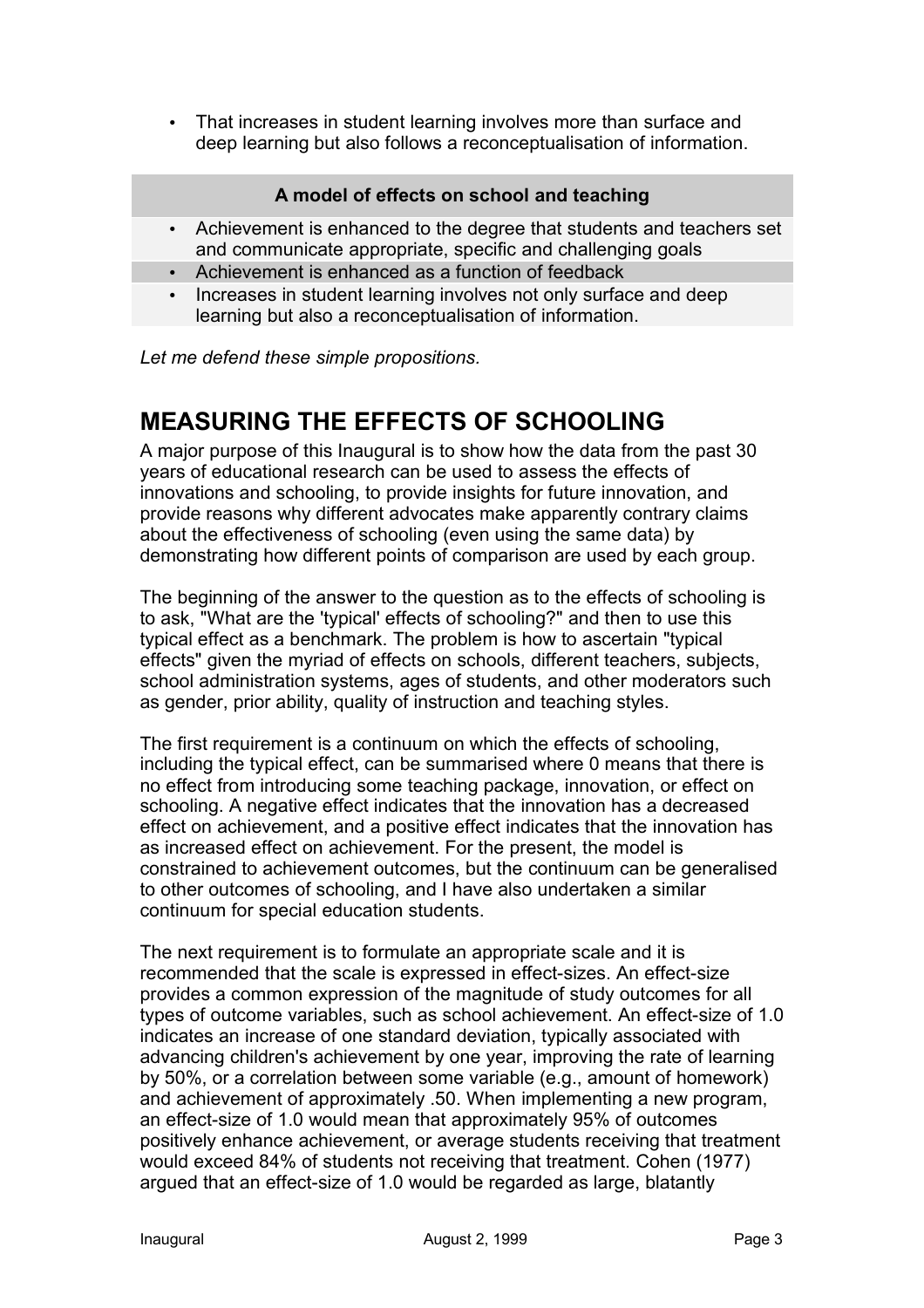obvious, grossly perceptible, and he provided examples such as the difference between mean IQ of PhD graduates and high school students (we hope). The use of effect-sizes highlights the importance of the magnitude of differences, which is contrary to the usual emphasis on statistical significance. Cohen (1990) has commented that "under the sway of the Fisherian scheme (or dependence on statistical significance), there has been little consciousness of how big things are. ... science is inevitably about magnitudes" and the use of effect-sizes makes a welcome force towards the cumulation of knowledge" (p. 1310).

For example, it was possible to locate 31 meta-analyses, 17952 studies, and 352 effect-sizes studies that investigated the effects of introducing computers on students' achievement (see Hattie, 1986). Using meta-analysis, these effects can be statistically synthesised to ascertain an overall effect as well as assessing the influence of differing groups of students (e.g., males versus females), different uses of computers, subject areas, and so on. The average effect-size across these 557 studies was .31.

Thus, compared to classes without computers, the use of computers was associated with advancing children's achievement by approximately three months, improving the rate of learning by 15%, about 65% of the effects were positive (that is, improved achievement), thus 35% of the effects were zero or negative, and the average student achievement level after using computers exceeded 62% of the achievement levels of the students not using computers. An effect-size of .31 would not, according to Cohen (1977), be perceptible to the naked observational eye, and would be approximately equivalent to the difference between the height of a 5'11" and a 6'0" person.

Of course, this is only an overall effect-size from introducing computers, although contrary to many beliefs the variability around these effects is quite small. There are many important moderators. For example, the effects decrease with age: primary students gain most (effect-size = .48), secondary students have medium gains (effect-size = .32), and college and university students gain least (effect-size = .25); there are differences in effect-sizes on achievement between males and females in secondary but not elementary classes (see Fitzgerald, Hattie, & Hughes, 1985; Hattie & Fitzgerald, 1987). Compared to not having computers in schools (effect=0) computing can help.

Herein lie three major themes:

- we can synthesis seemingly disparate studies to make an overall conclusion;
- diverse studies can be systematically integrated to address the question of the magnitude of effect;
- we can then determine those variables that may moderate this overall effect.

There is a critical step missing here to build a defensible model of student learning. It will turn out that there are very few influences in education that are overall negative; hence it seems there is evidence for every teachers' pet theme – and this is too close to reality. So to the missing step.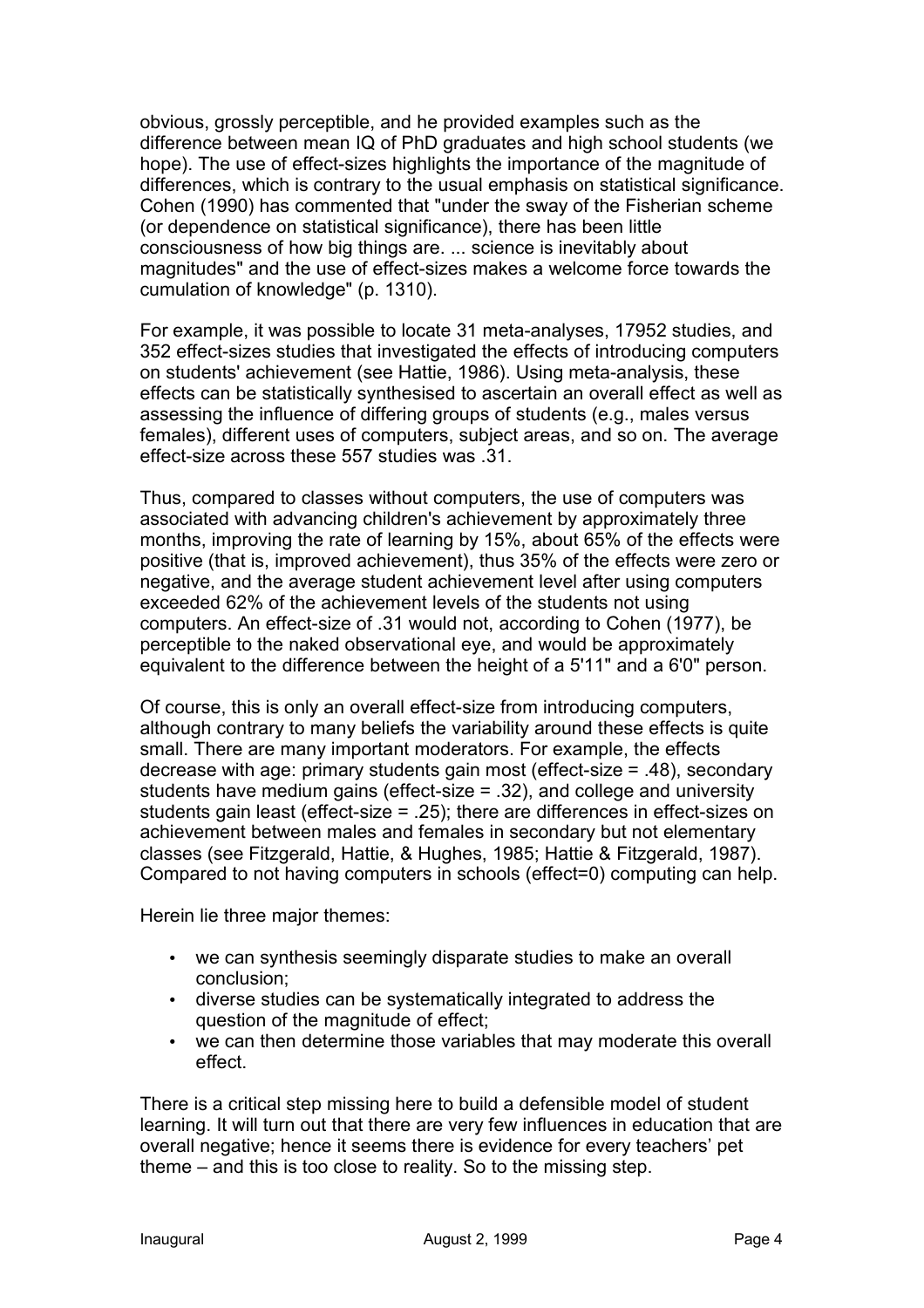The missing step is that the comparison should NOT be to zero point; we must not compare having computers to not having computers, we must not compare ourselves as teachers to not having us, but we must compare innovations to other innovations.

I suggest to you that the synthesis of many studies can provide the normative effect to which other can be compared.

Over the past 10 years I have been accumulating studies, and now have 337 meta-analyses, 200,000 effect-sizes from 180,000 studies, representing approximately 50+ million students, and covering almost all methods of innovation.

The key question is "What is the typical effect of schooling"? The answer is derived from averaging the effects across the 357 meta-analyses and is .40 (with a se= .05).



Most innovations that are introduced in schools improve achievement by about .4 of a standard deviation. This is the benchmark figure and provides a "standard" from which to judge effects. A comparison based on typical, realworld effects rather than based on the strongest cause possible, or with the weakest cause imaginable. At minimum, this continuum provides a method for measuring the effects of schooling.

The typical effect does not mean that merely placing a teacher in front of a class would lead to an improvement of .4 standard deviations. Some deliberate attempt to change, improve, plan, modify, or innovate is involved. The best available estimate as to the effects of schooling not based on innovations is from the National Assessment of Educational Progress (NAEP) data bank (Johnson & Zwick, 1990). NAEP surveyed what students in American schools knew and could do in the subject areas of reading, writing, civics, US history, mathematics and science. The students were sampled at ages 9, 13 and 17, and the testing has been repeated every two years. The average effect-size across the six subject areas was .24 per year, which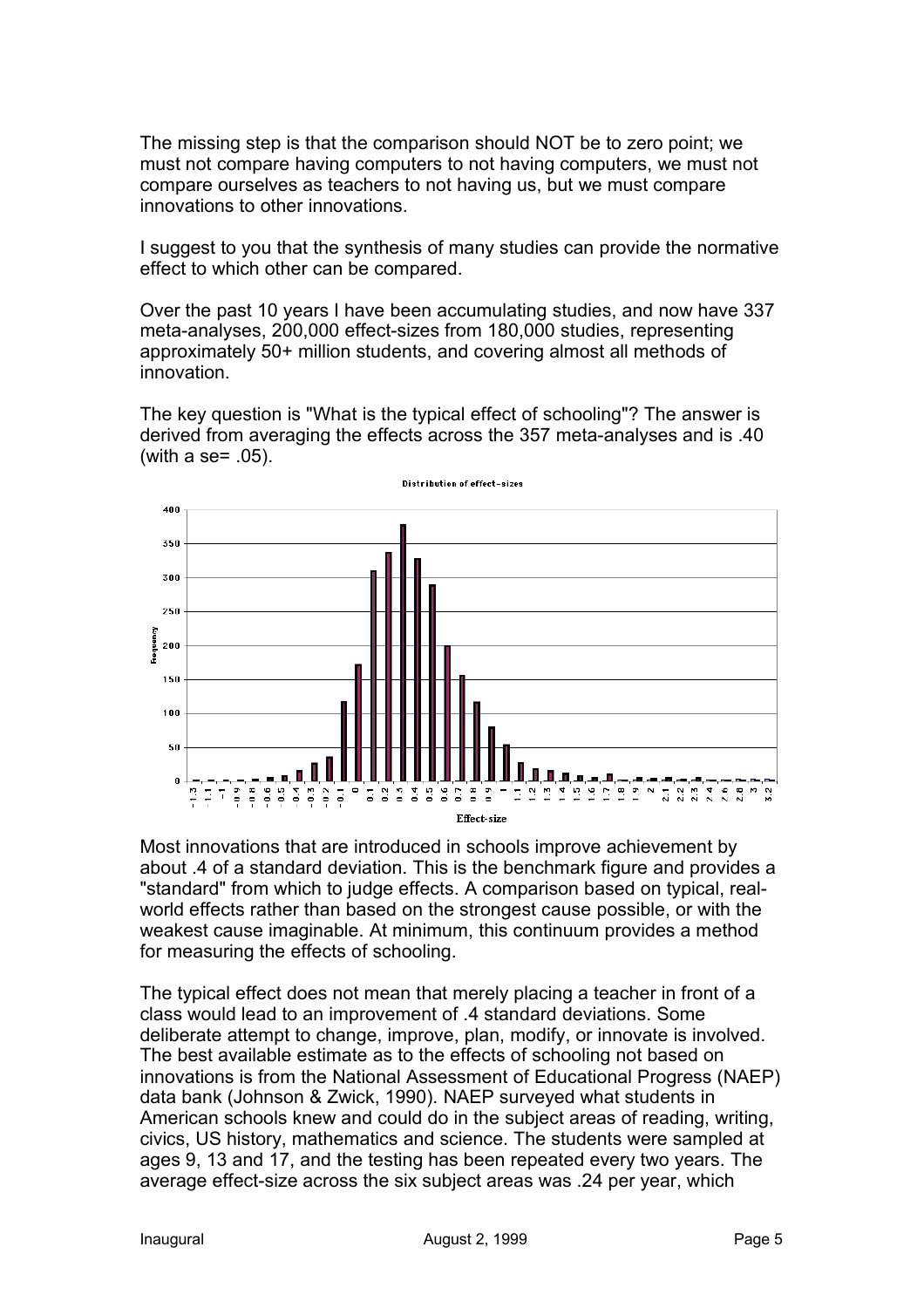indicates that the effects of innovations is (.40-.24 =) .16 standard deviations above and beyond the teacher effects. A further contention of many researchers is that maturation alone can account for much of the enhancement of learning. The effect of maturation is probably about one-third of the achievement effect (.10; see Cahen & Davis, 1987). Schooling does enhance learning above the influences of maturation.

Hence my three normative comparison points:

| Normative comparison points         |     |  |
|-------------------------------------|-----|--|
| • student maturation                | .10 |  |
| • a teacher in front of a classroom | 24  |  |
| • innovations in schooling          | 40  |  |

The obvious – schooling makes a difference – contrary to the Coleman study, and possible contrary to the Harris argument about the power of peers over parents and teachers – although I keenly await the results of my colleagues Ian W, Mike T, Judy P, Charlotte and Irene and others who are working on the peer influences literature review as part of a grant, at present.

**COMPUTERS**. Let me return to computers and now compare their effects with other influences — then they are just in there. So, out with the computer salespeople who push computers as the magic answer — yes, compared to not having them they have an influence, but compared to other influences a different conclusion can be made — there are not so influential.

Let me show you an example of the innovations that are *below* the typical effect.

|                                  | No. of<br><b>Effects</b> | <b>Effect-Size</b> |
|----------------------------------|--------------------------|--------------------|
| <b>OVERALL EFFECTS</b>           | 165,258                  | .40                |
|                                  |                          |                    |
| Peers                            | 122                      | .38                |
| Advance organizers               | 387                      | .37                |
| Simulation & games               | 111                      | .34                |
| Computer-assisted instruction    | 566                      | .31                |
| Instructional media              | 4421                     | .30                |
| <b>Testing</b>                   | 1817                     | .30                |
| Aims & policy of the school      | 542                      | .24                |
| Affective attributes of students | 355                      | .24                |
| Calculators                      | 231                      | .24                |
| Physical attributes of students  | 905                      | .21                |
| Learning hierarchies             | 24                       | .19                |
| Ability grouping                 | 3385                     | .18                |
| Programmed instruction           | 220                      | .18                |
| Audio-visual aids                | 6060                     | .16                |
| Individualisation                | 630                      | .14                |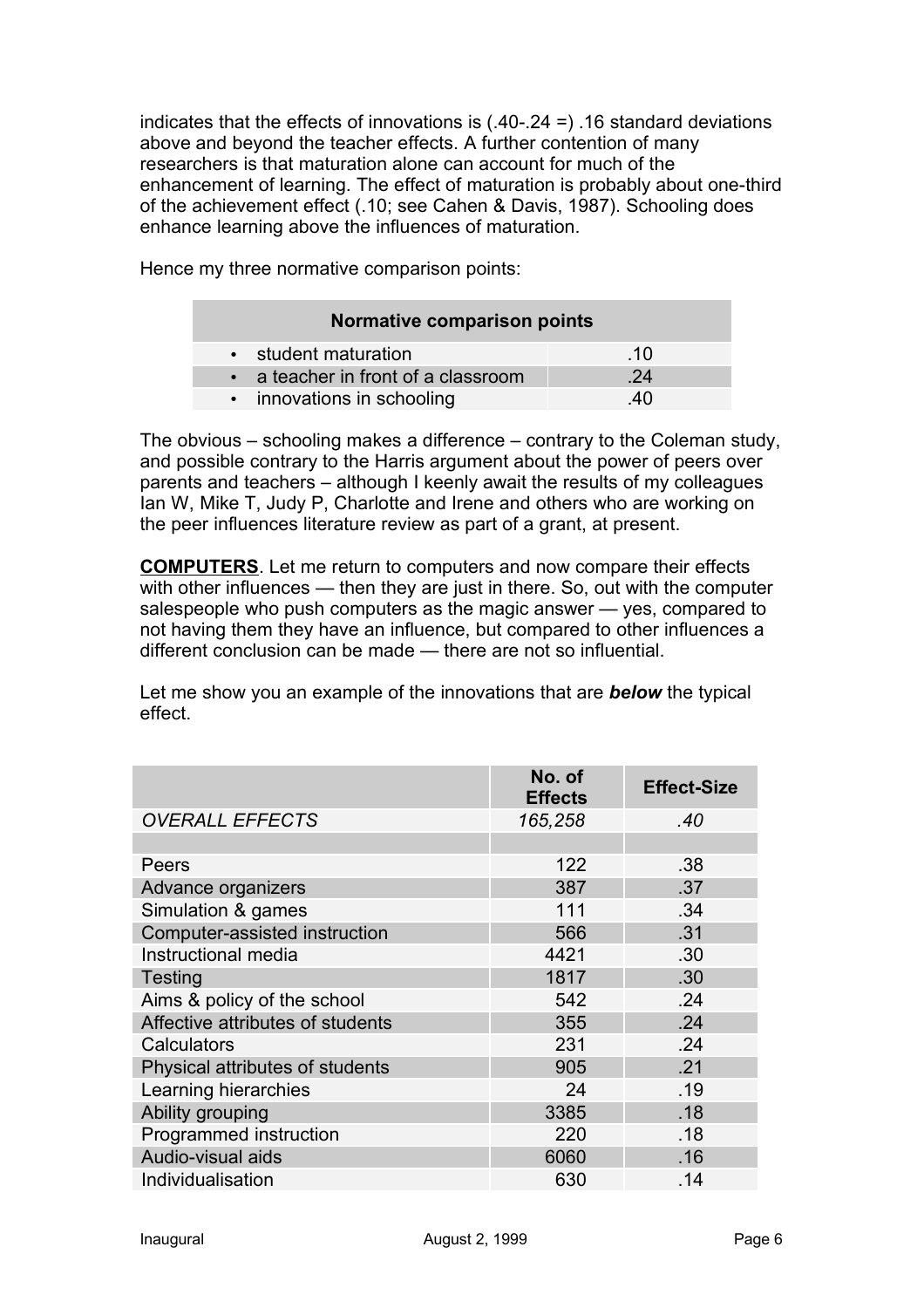|                                   | No. of<br><b>Effects</b> | <b>Effect-Size</b> |
|-----------------------------------|--------------------------|--------------------|
| Finances/money                    | 658                      | .12                |
| <b>Behavioural objectives</b>     | 111                      | .12                |
| Team teaching                     | 41                       | .06                |
| Physical attributes of the school | 1850                     | $-.05$             |
| Mass media                        | 274                      | $-12$              |
| Retention                         | 861                      | $-.15$             |

# **RETENTION**

The effect is among the very lowest of many possible innovations and it can be vividly noted that retention is overwhelmingly disastrous across many educational interventions at enhancing academic achievement. This topic is fascinating to me. Last year I was an expert witness for the NAACP in a Federal Court Case arguing that retention had a particularly invidious impact on African American children, I have been awe-stuck at the number of teachers who fundamentally believe retention is justified ("if you could only give me more time"), and reiterate to you that these defenders compare the potential impact of holding the student back a year because of a belief that the difference between the start of the grade and end of the grade could increase not appreciating that the comparison is the start of the grade with the performance of similar students who are now tested at a higher grade.

The groups of non-promoted/retained students scored .15 to .26 standard deviation units lower than the promoted comparison groups on the various outcome measures:

- After one year the retained groups were scoring .45 standard deviation unit lower than the comparison groups who had gone on to the next grade and in many cases were being tested on more advanced material. Each subsequent year this difference became larger with the difference reaching .83 standard deviation unit for measures taken four or more years after the time of retention.
- Being retained one year almost doubled a student's likelihood of dropping out, while failing twice almost guaranteed it.
- The negative effects are pervasive over all academic and personal educational outcomes, and at all ages (including kindergarten)
- There is a consistently negative picture of the association between retention and race, gender, SES, and school outcomes.

Those who continue to retain pupils at grade level do so despite cumulative research evidence showing that the potential for negative effects consistently outweighs positive outcomes.

## **It would be difficult to find another educational practice on which the evidence is so unequivocally negative (House, 1989).**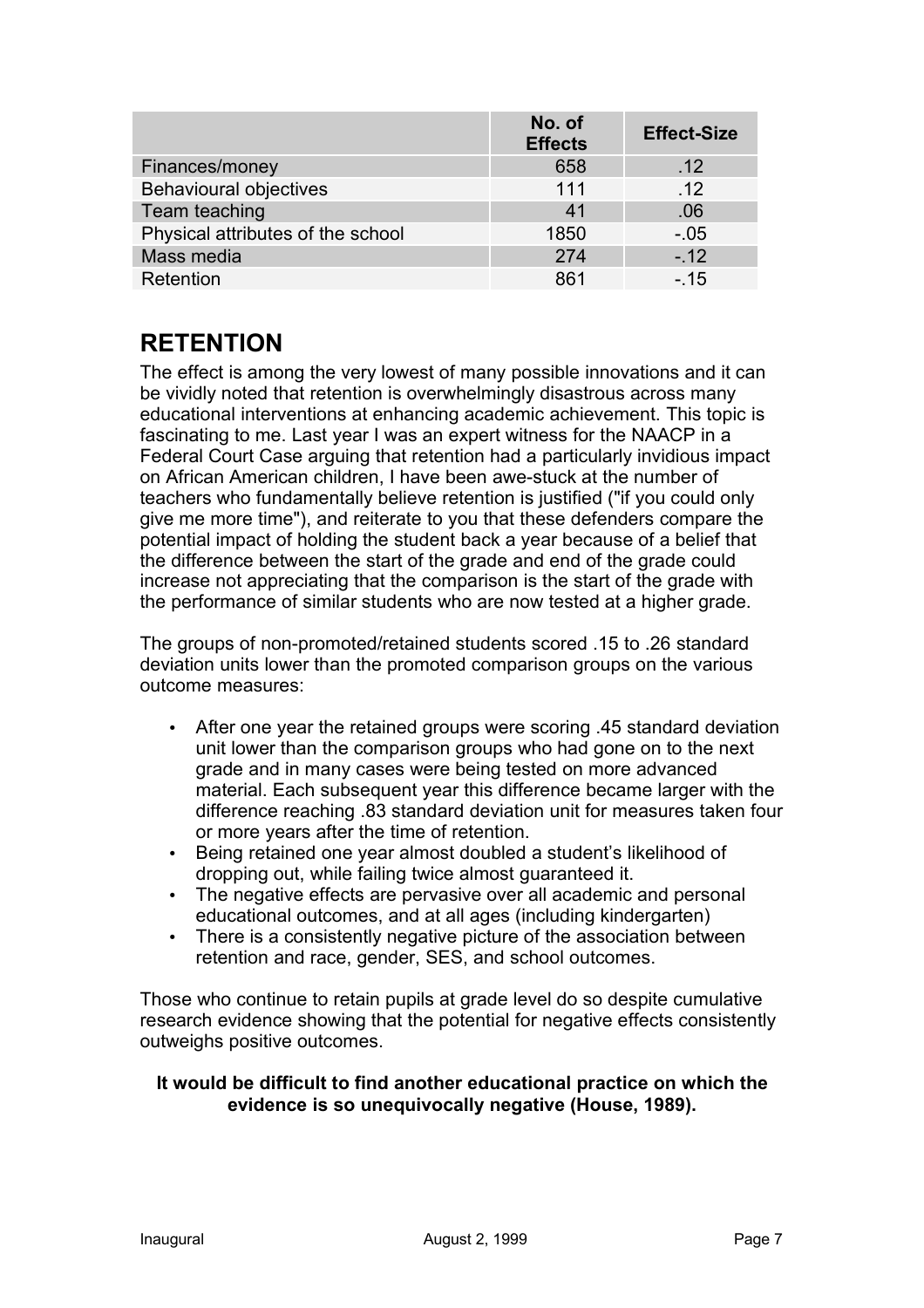# **CLASS SIZE**

The research on the effects of class size has been among the more voluminous in educational research with very systematic findings:

- Achievement, attitude, teacher morale, student satisfaction gains are appreciable in smaller classes, so long as we recognise that small classes mean 10-15, as there are negligible gains between 40 to 20 students per class.
- This effect was the same for primary and secondary schools, across all subjects, and across various ability levels.
- There is little evidence that instruction methods change when class size is reduced, although a large part of improvement can be explained by improvements in student task engagement.

**Reducing class sizes from the 30's to the 20's is in the right direction, but there is little support for the claim that there are increases in student achievement or satisfaction, or teacher attitude or morale. Only when the class size reduces to 15 or below are there appreciable positive benefits.**

# **TELEVISION**

This is one of the few non-linear effects. Less than 10 hours per week is associated with increases in achievement, more than 10 hours with decreases – but show me a New Zealand child who watches less than 10 hours per week.

|                                  | No. of<br><b>Effects</b> | <b>Effect-Size</b> |
|----------------------------------|--------------------------|--------------------|
| <b>OVERALL EFFECTS</b>           | 165,258                  | .40                |
|                                  |                          |                    |
| Reinforcement                    | 139                      | 1.13               |
| Students prior cognitive ability | 896                      | 1.04               |
| Instructional quality            | 22                       | 1.00               |
| Instructional quantity           | 80                       | .84                |
| Direct instruction               | 253                      | .82                |
| Acceleration                     | 162                      | .72                |
| Home factors                     | 728                      | .67                |
| Remediation/feedback             | 146                      | .65                |
| Students disposition to learn    | 93                       | .61                |
| <b>Class environment</b>         | 921                      | .56                |
| <b>Challenge of Goals</b>        | 2703                     | .52                |
| <b>Bilingual programs</b>        | 285                      | .51                |
| Peer tutoring                    | 125                      | .50                |
| Mastery learning                 | 104                      | .50                |
| Teacher in-service education     | 3912                     | .49                |
| <b>Parent involvement</b>        | 339                      | .46                |
| <b>Homework</b>                  | 110                      | .43                |
| Questioning                      | 134                      | .41                |

## **And this table provides examples of influences above the average.**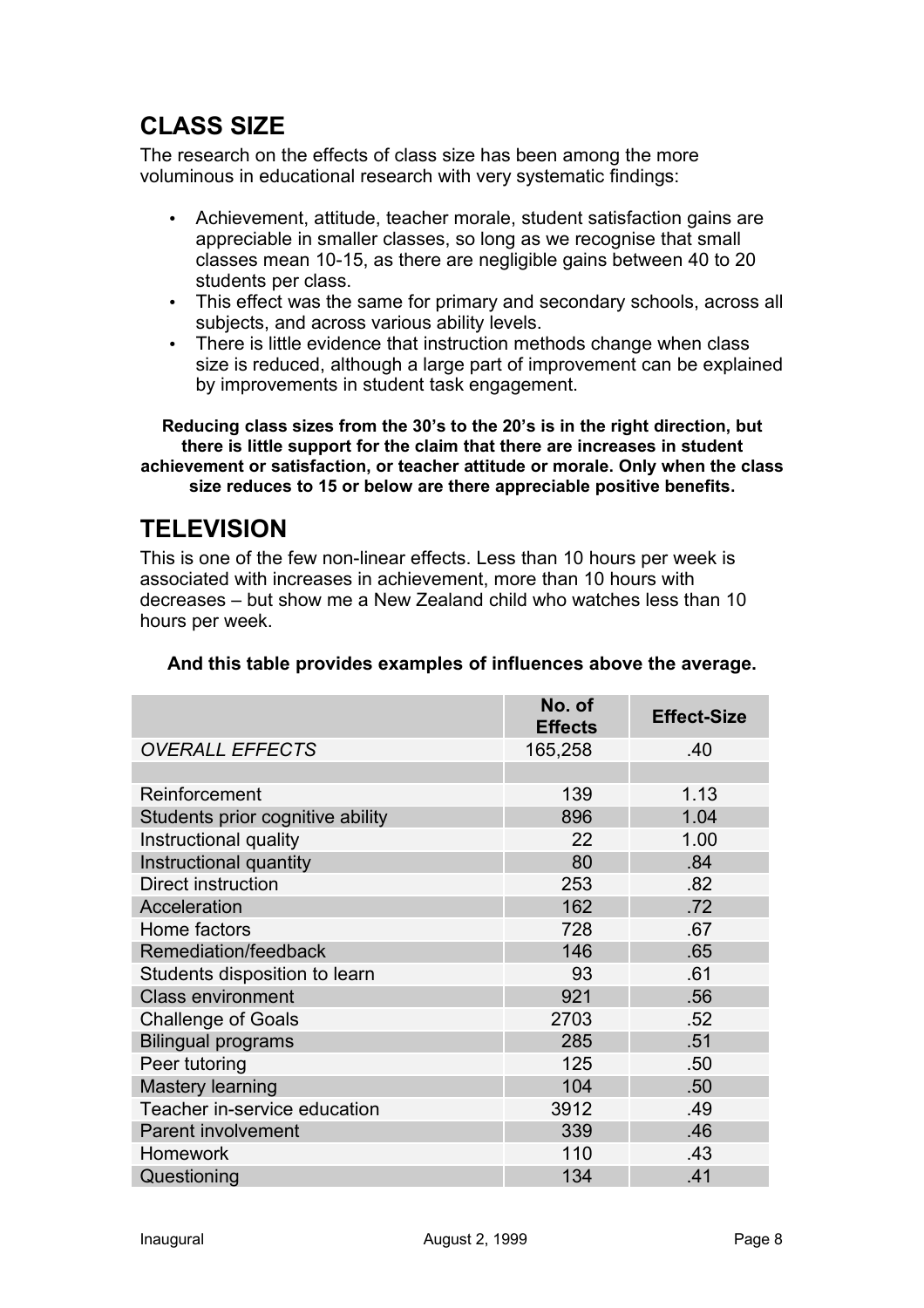Five overall findings from these positive effects:

- critical innovations
- feedback
- setting of appropriate, specific and challenging goals
- It is what some teachers do that makes the difference; and
- The introduction of most teaching and school influences merely impacts on the probability of the presence of feedback and challenging goals.

*First*, **innovation** is the theme underlying most of these effects. That is, a constant and deliberate attempt to improve the quality of learning on behalf of the system, principal and teacher typically relates to improved achievement. The implementation of innovations probably captures the enthusiasm of the teacher implementing the innovation and the excitement of the students attempting something innovative. Often this has been explained as an experimental artifact in terms of a Hawthorne effect. No matter the reason, it appears that innovation per se can have positive effects on students' achievement. Teachers who constantly question "How are I going", who wish to verify that their methods are having impacts on student learning are the prerequisites for excellence.

I highlight this innovation and willingness to try new methods particularly as too many classes involve listening, mimicking, copying, and learning how to survive the information overload.

**Second**, the most powerful single moderator that enhances achievement is **feedback**. The simplest prescription for improving education must be "dollops of feedback" -- providing information how and why the child understands and misunderstands, and what directions the student must take to improve.

The most fundamental component of teaching is imparting information to students, assessing and evaluating the students understanding of this **information**, and then matching the next teaching act to the present understandings of the student.

This is not feedback in the behavioural sense of input/output models, but the understanding of the constructions that student have made from the information. Feedback is the information component whereas reinforcement is the evaluative component relating to information and motivation. For example:

| • reinforcement                                 | 1.13 |
|-------------------------------------------------|------|
| • corrective feedback                           | .94  |
| • remediation and feedback                      | .65  |
| · diagnosis feedback                            | .52  |
| • mastery learning (which is based on feedback) | .50  |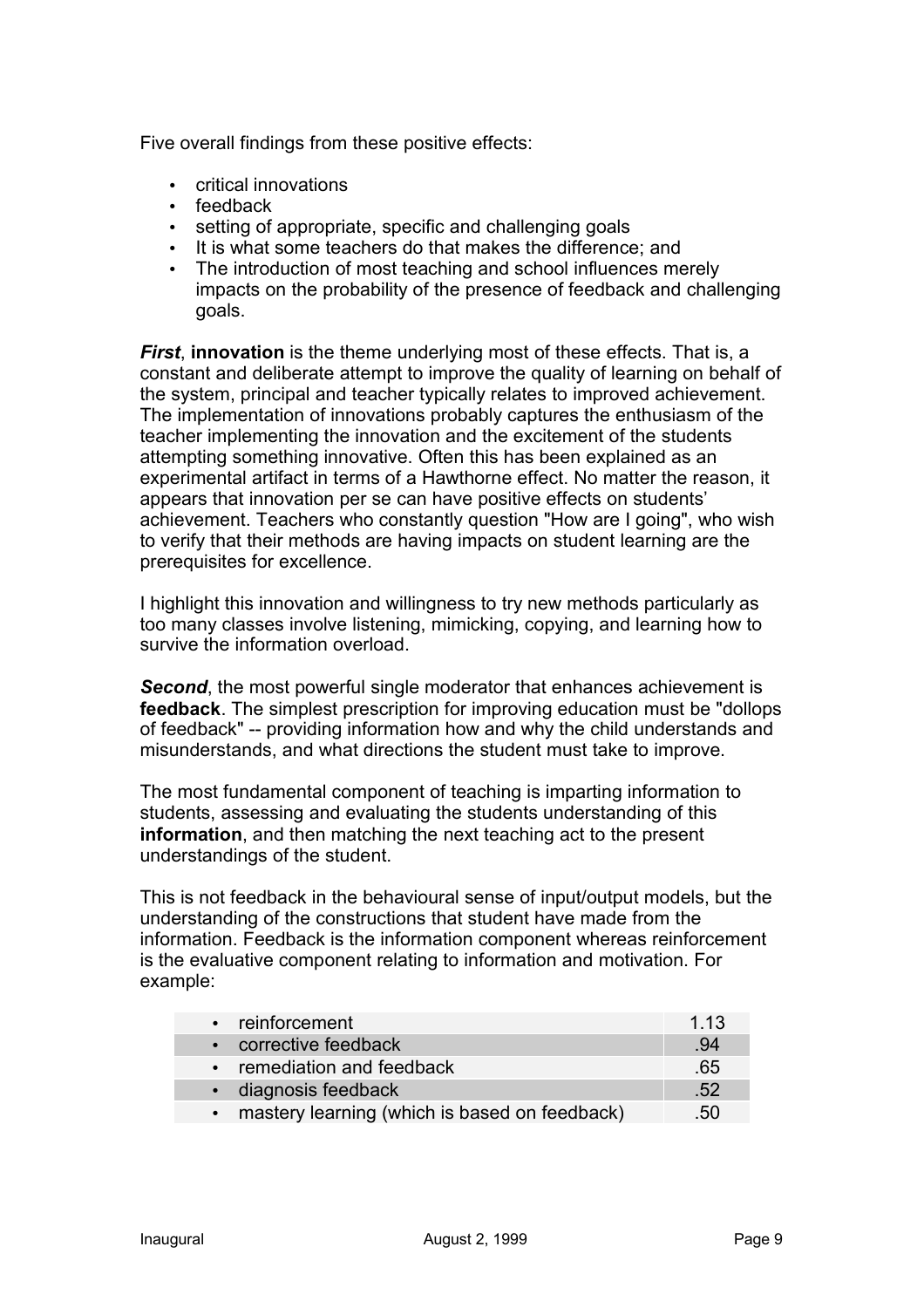Although not all forms of feedback are as effective, for example:

| • extrinsic rewards     |  |
|-------------------------|--|
| • immediate vs. delayed |  |
| • punishment            |  |

There is a contrast here in the old fashioned notions of intrinsic and extrinsic rewards, although the better jargon now is task vs. ego involvement.

- a. There are many ways in which teachers can deliver feedback to students, and for students to receive feedback from teachers, peers and other sources. The implication is NOT that we should automatically use many tests and provide over-prescriptive directions. Rather, it means providing information how and why the child understands and misunderstands, and what directions the student must take to improve. Tests can perform this function but too often they are devoid of much feedback to the students and thus can be an inefficient method of providing feedback.
- b. The incidence of feedback in the typical classroom is very low, usually in seconds at best per day. Ask yourself how much feedback there is in the typical lecture – yes, imparting information is there, but how do you know it is appropriately challenging, that the student shares or even understands the specific goals, and how do you provide appropriate information about what directions the student must take to improve their understanding. Perhaps it is no surprise to note that students who survive university undergraduate degrees are those with impeccable surface and not deep strategies, those who learn to be flexible to the instructors assessment demands which so often value information and not understanding, and that the students with the more deep, critical, and passionate learning strategies have the highest probability of not completing our degrees.
- c. It is likely that the information function of feedback for an individual may be too diluted in a regular classroom to afford much control over behaviour for special education students.
- d. Reducing class size, prescribing more homework, introducing more computers, etc. merely offers increased opportunities for more feedback and appropriately challenging goals to occur - it does not guarantee it occurs.
- e. It is predicted that programs that do not capitalise on effective classroom management practices to optimise feedback will not be successful. One example is individualised instruction. Individualisation programs produce an average effect-size of .14, and programmed instruction yields .18. Too often, individualisation means placing the child alone to work on a particular task, usually relating to his or her particular needs, progress, pace, and behaviour. These attempts usually have little feedback, little attention by a busy teacher catering to the other 30 or so students, and the student typically has little knowledge of success or failure at the specifics of the task. Teachers need excellent management systems with classes greater than 20, and superb management systems with classes greater than 30. To introduce individualisation with 30 students means that, at best, a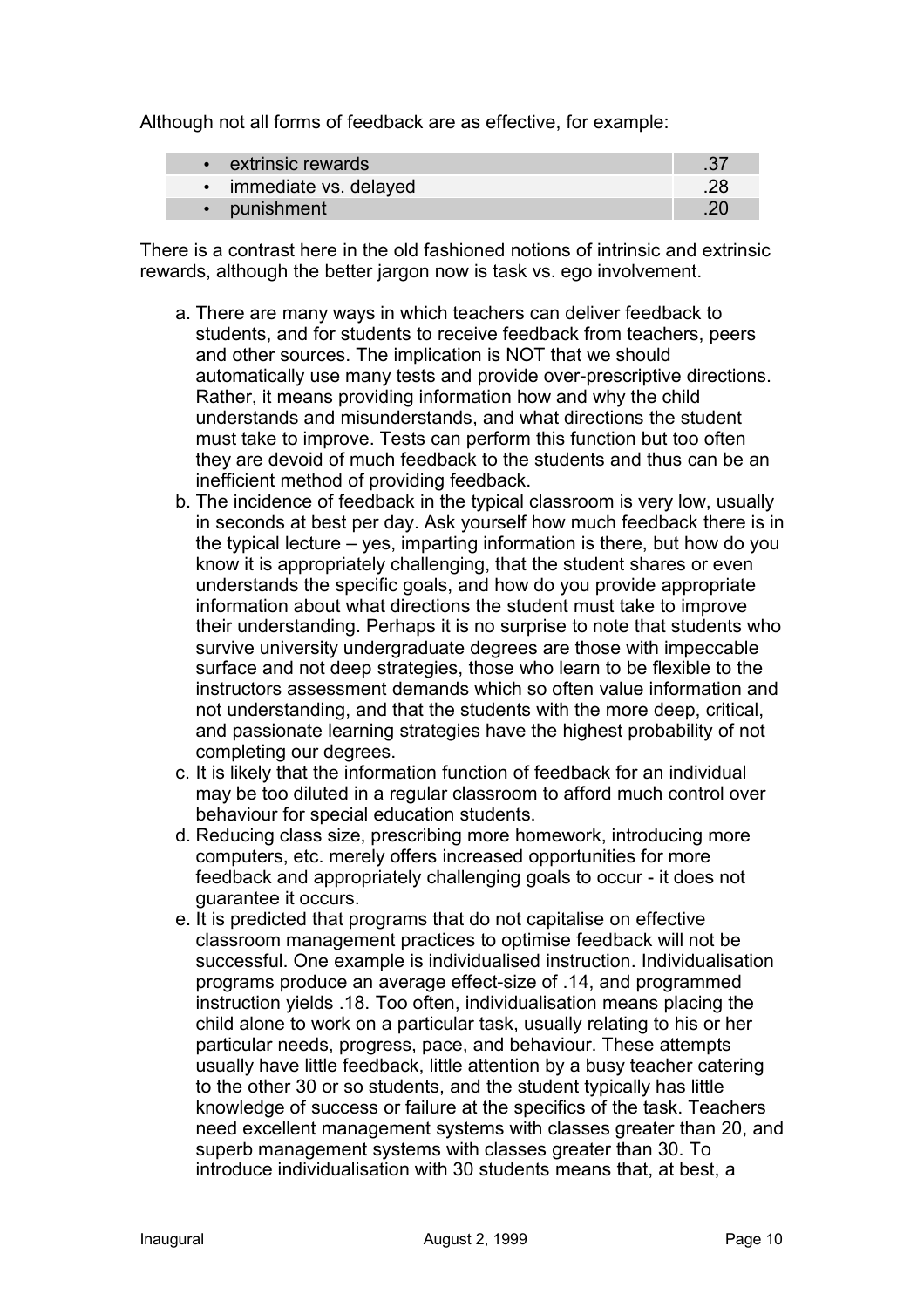single student can only receive seconds of a teachers' time per day, minutes of a teachers' time in preparation, and merely passing glimpses of time in feedback - no matter how noble the intentions of the teacher. It is neither efficient nor effective to individualise instruction for 30 students, expect high competence in the management of such programs, and provide feedback to all students. Individualisation in regular classes must fail and does fail. The negligible effects of individualisation are particularly important when it is recognised that students spend about 66 percent of their time working alone (Rosenshine, 1979).

Feedback effects on performance are primarily via cues that direct attention to the task-motivation processes, particularly when coupled with information regarding erroneous hypothesis. The fewer the cognitive resources needed for a task and the more the feedback is directed at the task demands and not the person then the more powerful the feedback.

#### *If we, as teachers, are to have an impact on learning, then we must come to know what our students are thinking so that we can provide more feedback, task information, encourage trial and error, and develop deep understanding and transformations.*

*Third*, achievement is enhanced to the degree that students and teachers set challenging rather than "do your best" goals relative to the students' present competencies. **Goals need to be specific, challenging, and it helps if the students are committed to these goals -- although it is the challenge that is most critical** (Locke & Latham,1992).

Never allow a student to "do their best" as this is the goal with the least challenge; everything the student does can be claimed as the best!

Appropriate, challenging, and specific goals inform individuals "as to what type or level of performance is to be attained so that they can direct and evaluate their actions and efforts accordingly. Feedback allows them to set reasonable goals and to track their performance in relation to their goals so that adjustments in effort, direction, and even strategy can be made as needed" (Locke & Latham).

- They direct attention to relevant tasks or outcomes
- They energise task performance
- They motivate individuals to persist in their activities through time
- They convey normative information by suggesting or specifying what level of performance the student could be expected to attain
- They have dramatic effects on the development of self-efficacy, which in turn affects the choice of difficulty of goals
- Feedback without goal setting is less effective, and goal setting without feedback is ineffective.

## *A combination of goal setting plus feedback is most effective = goals and challenging goals are mutually supportive. The greater the*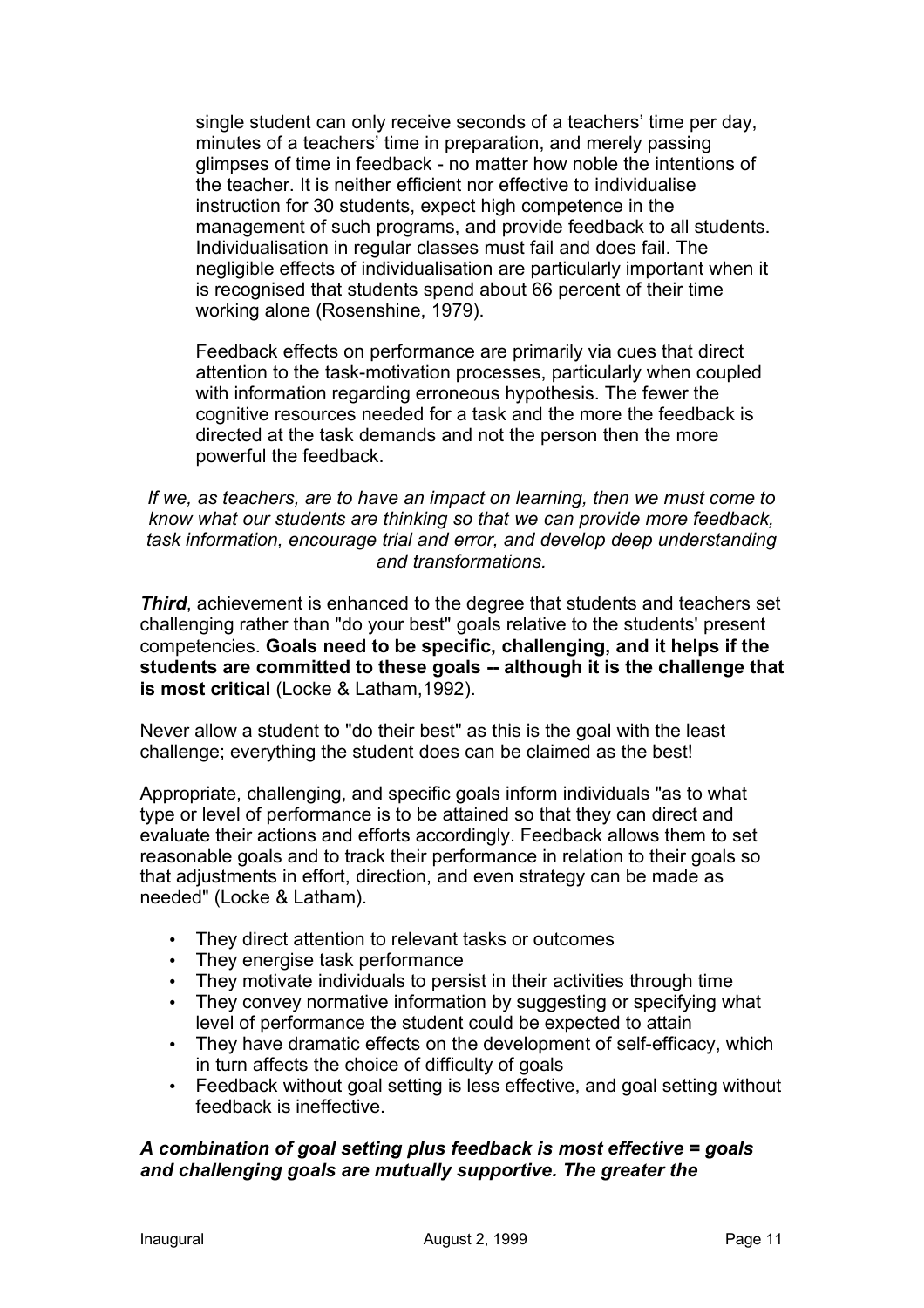#### *challenge the higher the probability of the student seeking, receiving, and assimilating feedback information.*

The scenario is that effective teachers set challenging goals and then structure situations so that students can reach these goals. If teachers can encourage students to share commitment to these challenging goals, and if they provide much feedback, then goals are more likely to be attained.

A good example is the effectiveness of Outward Bound programs to enhance self-esteem. Of the many self-esteem programs, one of the most effective are the Outward Bound programs (Hattie, 1992). In these programs, a common feature is the setting of seemingly very difficult goals (e.g., abseiling), and then structuring the environment so that students can attain these goals, while providing much informative feedback. Further, the instructors remove many of the possibly irrelevant tasks so that students focus on these challenging goals.

*Fourth*, it is teachers that make the difference. Let me go back to the big picture, and re-order the effects into those that are school policy and structural effects, social, home, what the student brings, teacher methods, and learning process related. The bold are those effects greater than the average. It is clear that structural and social influences are minor, what the student brings in terms of achievement and disposition to learn are powerful, teaching process are paramount, and the teacher methods are there – this must lead to the conclusion that, yes teachers make the difference, but only teachers who teach in certain ways.

Too many teachers compare what they are doing with them not being there; they compare their methods with not using that method; whereas teachers need to be more informed evaluators/consumers of teaching methods. Like their students they must set challenging goals, seek feedback on the effectiveness of their teaching on students, and constantly be attention to improvement and innovating the methods which optimise feedback and meeting challenging goals.

| <b>Influence</b>                 | <b>Effect-Size</b> |
|----------------------------------|--------------------|
| <b>Teacher process influence</b> |                    |
| Reinforcement                    | 1.13               |
| Instructional quality            | 1.00               |
| Remediation/feedback             | .65                |
| <b>Challenge of Goals</b>        | .52                |
| <b>Teacher methods</b>           |                    |
| Direct instruction               | .82                |
| <b>Class environment</b>         | .56                |
| Peer tutoring                    | .50                |
| <b>Mastery learning</b>          | .50                |
| <b>Homework</b>                  | .43                |
| <b>Teacher Style</b>             | .42                |
| Questioning                      | .41                |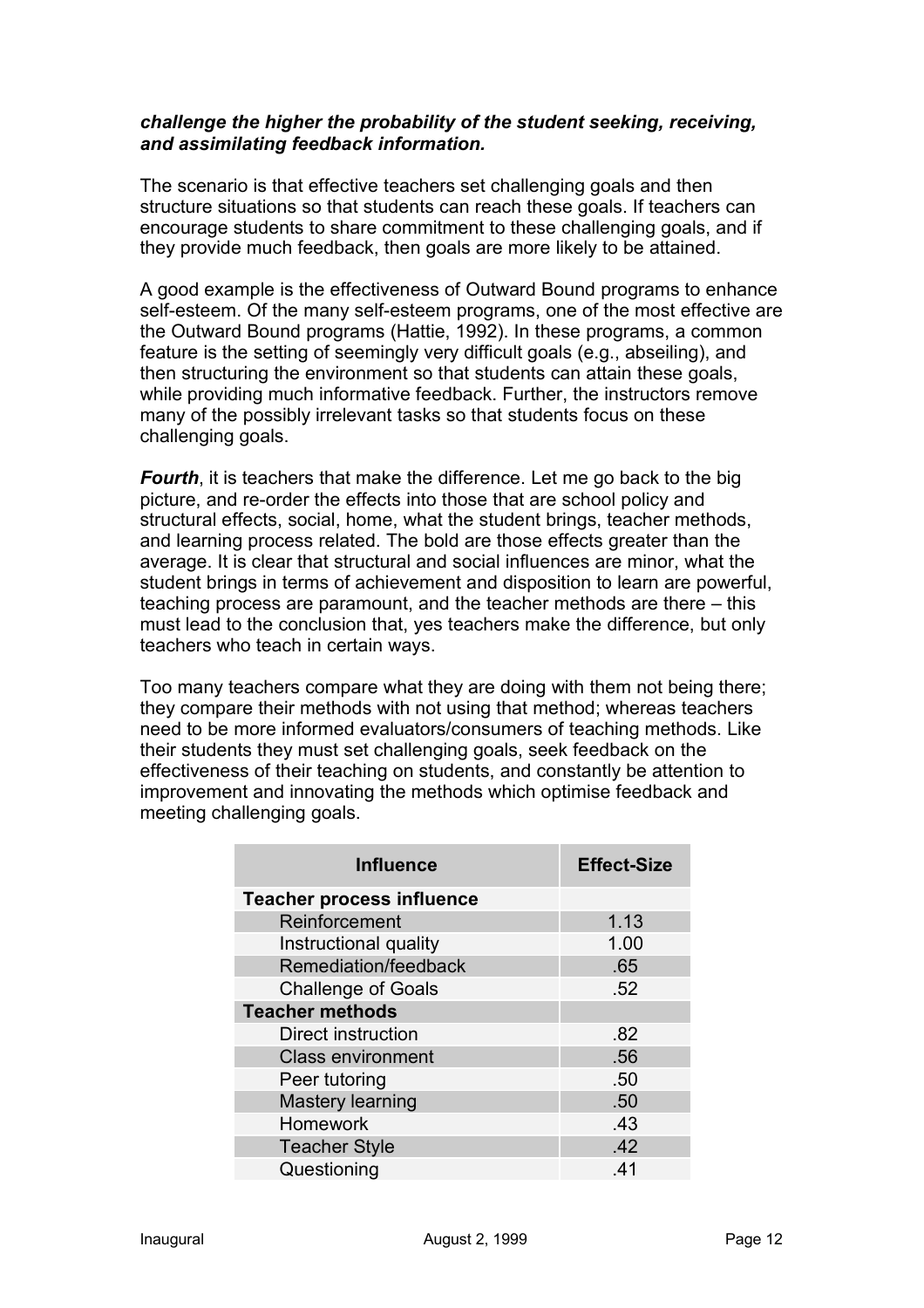| <b>Influence</b>                  | <b>Effect-Size</b> |
|-----------------------------------|--------------------|
| Advance organisers                | .37                |
| Simulation & games                | .34                |
| Computer-assisted instruction     | .31                |
| Instructional media               | .30                |
| <b>Testing</b>                    | .30                |
| Programmed instruction            | .18                |
| Audio-visual aids                 | .16                |
| Individualisation                 | .14                |
| <b>Behavioural objectives</b>     | .12                |
| Team teaching                     | .06                |
| <b>Student influences</b>         |                    |
| Students prior cognitive ability  | 1.04               |
| Students disposition to learn     | .61                |
| Affective attributes of students  | .24                |
| Physical attributes of students   | .21                |
| <b>Home influences</b>            |                    |
| Home factors                      | .67                |
| <b>Parent involvement</b>         | .46                |
| <b>Social influences</b>          |                    |
| Peer                              | .38                |
| <b>Television</b>                 | $-12$              |
| <b>School Policy Influences</b>   |                    |
| Aims & policy of the school       | .24                |
| Ability grouping                  | .18                |
| Finances/money                    | .12                |
| Physical attributes of the school | $-0.05$            |
| Retention                         | $-15$              |

*Fifth*, the major argument is that most of the structural innovations in schooling are probabilistic – *their introduction merely alter the probabilities of the core effects occurring*: these core effects include feedback, appropriate and challenging goals, and reconceptualisations as well as surface and deep knowledge.

Hence the five themes:

- 1. Innovation is the theme underlying most of these effects;
- 2. The most powerful single moderator that enhances achievement is feedback;
- 3. The setting of appropriate, specific and challenging goals is critical;
- 4. It is what some teachers do that makes the difference; and
- 5. The introduction of most teaching and school influences merely impacts on the probability of the presence of feedback and challenging goals.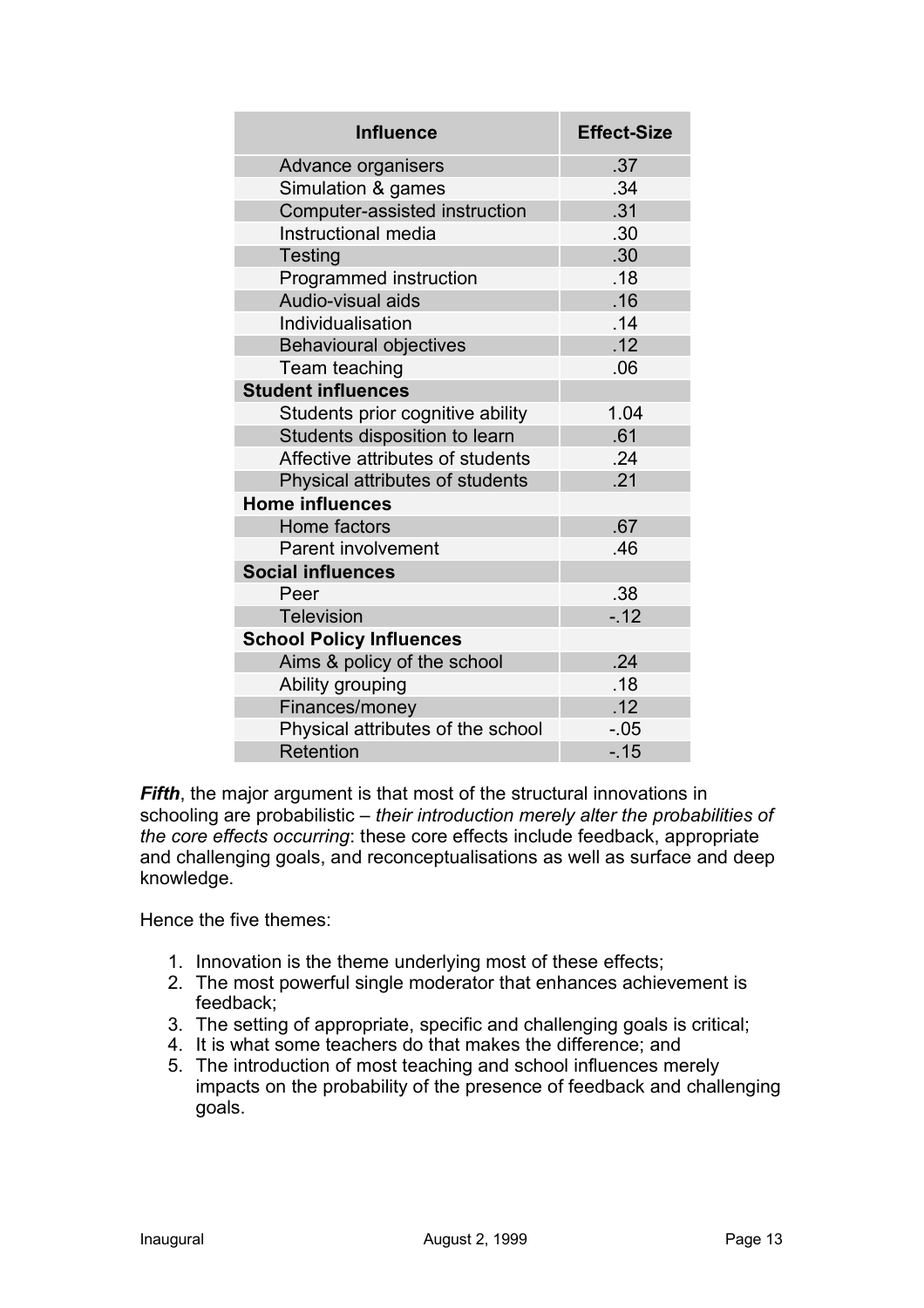Teachers must be more informed evaluators as they need to ask how their methods increase the probability of that which makes the difference – information, reconceptualisation, feedback, and appropriate goals.

I must note that

- These findings along the continuum have remarkable generality, across subjects, and ages. Generality is the norm.
- Aptitude treatment interactions are noted by their absence. God must love main effects.
- Attempt to individualise instruction are not noted by success. Individualisation programs produce an average effect-size of .14, and programmed instruction yields .18. The negligible effects of individualisation are particularly important when it is recognised that students spend about 2/3rds of their class time working alone.
- These studies have been undertaken primarily on children in western countries. Academic achievement in low-income countries is affected more by pupils' social status and less by school and teacher quality, whereas the converse is the case in high-income countries like New Zealand.
- I have expanded this meta-analysis from achievement to attitudes and a separate table for special education teachers – with similar conclusions.

Thus, I hope I have

- Demonstrated the power of meta-analysis, and research synthesis to address the more critical questions in education – I have spent much research time synthesising these studies, finding major gaps and then filling it with my own meta-analyses – for example on study skills, outof-school experiences, self-concept, and my current one is on the effects of ADHD/ADD medication on learning
- Demonstrated the power of assessing magnitude rather than statistical significance – which is one of my fascinations.
- And identified that which makes the difference on student learning.

#### **So far the prescriptions for influencing student learning are clear: dollops of feedback, specific and challenging goals, and a constant attention to asking, "How am I going".**

## **There is at least one major complicating factor.**

The inherent nature of learning is that there is a gap between the feedback and the attainment of goals. There are four possible ways for students to reduce this gap:

- Students can increase their effort, although the evidence we find of a "just-world" that more time in the class or more time studying increases learning is not convincing.
- Students can abandon the standards, and they are doing this in droves. We are successfully alienating so many students from our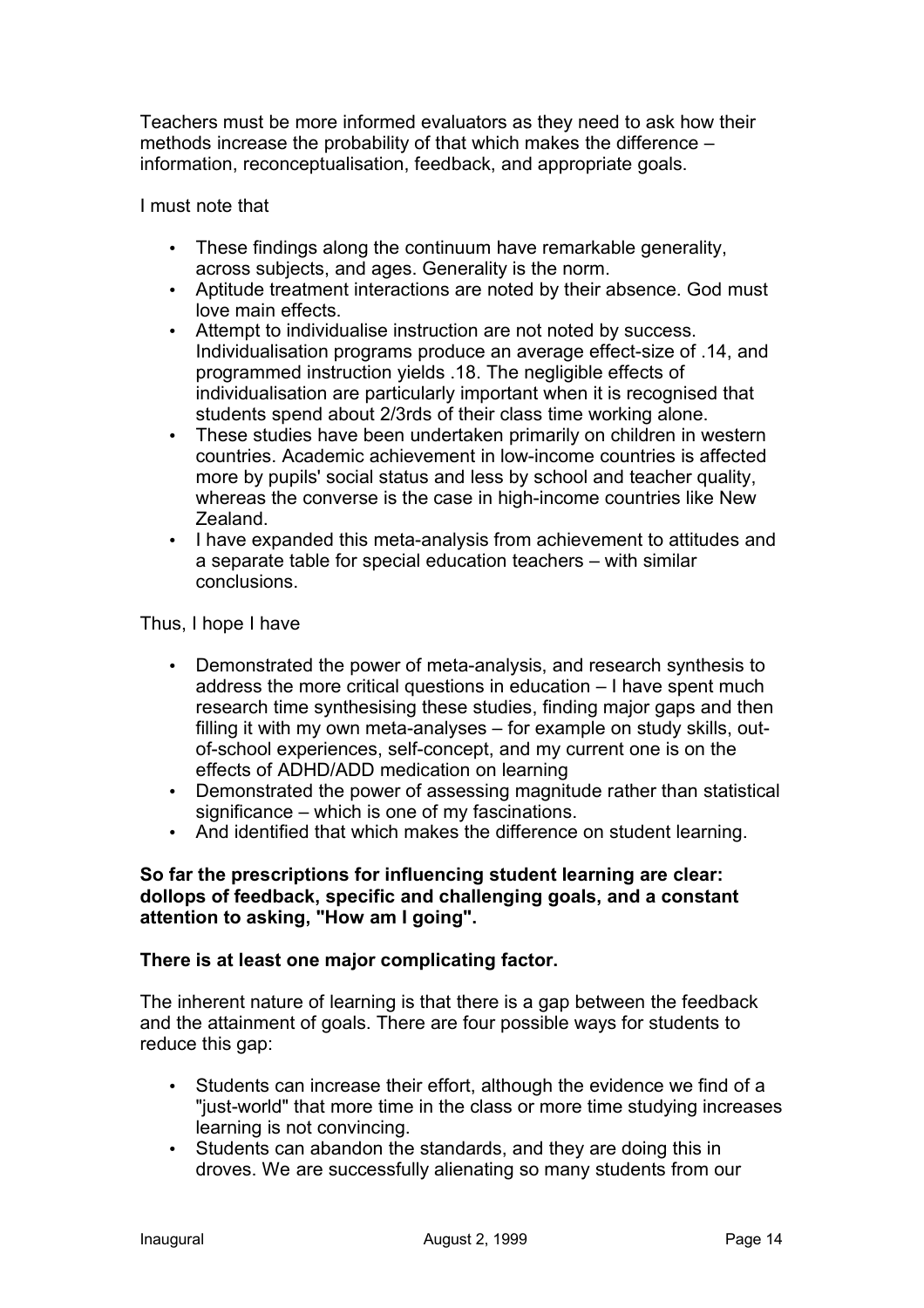schools, particularly high schools as we promulgate the merits of our subject cramming and chauvinism, while the students look to their older peers who are successful in their eyes without that cramming. We say students must have this knowledge about English when most of the adult population does not need it; we say students must have this advanced math when their fellow teachers do not have it and are successful. Students become not engaged, and do not wish to have their reputations based on attaining our social conformists goals of high school-based achievement;

Students can change the standard by setting lower goals in achievement at school, accepting far below their capabilities as satisfactory.

More often these drop out effects occur because students reject or reinterpret the feedback information. It is this latter reaction that has so driven my recent research program.

Students too often have conceptions of learning inbred by years of shallow, fact-pushing, routine-ised teachers who pride themselves on presenting the very best content, teaching from the front, sitting tests, prodding students by external cues such as exams, and valuing themselves in terms of successful imparting knowledge usually via teaching models akin to drips into empty vessels.

Students, however, are not inert recipients and build strategies to deal with this daily grind of the knowledge dump.

#### **Achievement is enhanced to the degree that students develop selfstrategies: to** *seek and receive* **feedback to verify rather than enhance their sense of achievement efficacy.**

Although I have spent many years exploring self-concept, this is NOT what I am talking about. We have demonstrated there is a very low relationship between self-concept and achievement (less then 4% of the variance), hence asking causal questions is misplaced. We know much about the multidimensionality of self-concept, and the age and gender effects etc. but this has rarely helped us in our understanding of learning. More recently I have moved towards asking about the relation between *learning processes and self-strategies and conceptions of learning*. I do wish to emphasise that the self-strategies that students have directly leads to enhanced or decreased performance AND their conceptions of learning they have can lead them to (mis-) interpret the often excellent teaching they receive – although I do not intend to purse the conceptions of learning tonight.

There are two major self-strategies that students used when learning:

#### Self status quo strategies

- the wish to be viewed as one believes one is;
- to do whatever it takes to preserve this concept of self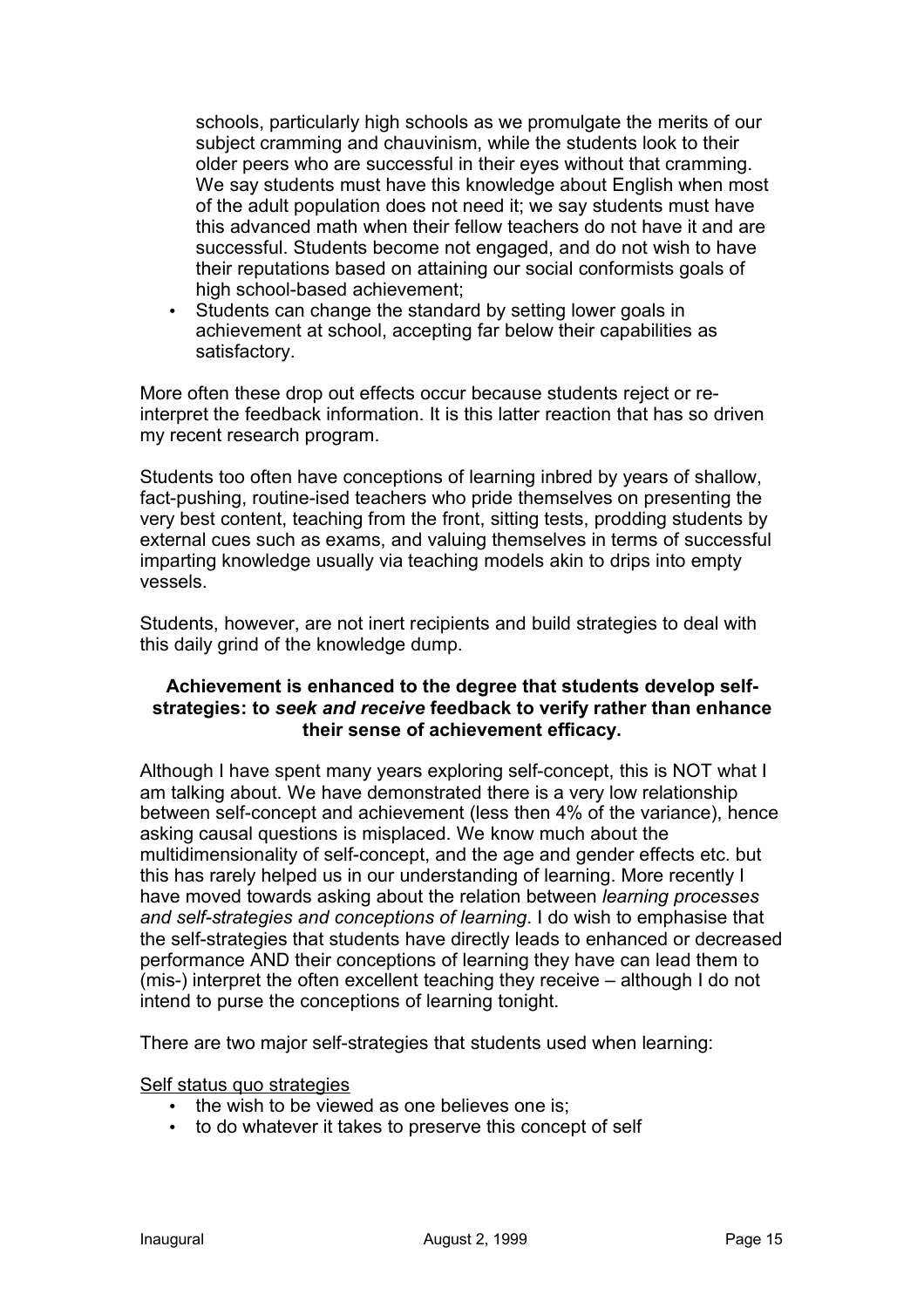*by adopting strategies that maximise positive or minimise negative selfevaluations*

#### Self testing strategies

- the seeking of confirmation and/or disconfirmation about conceptions of self
- •

## *by adopting hypothesis-confirming strategies that allow for the best opportunities for self-expression.*

It is not so simple that we can match the use of these strategies with high and low self-esteem, as all individuals prefer self-verification but low self-esteem students have a greater tendency to use self-enhancing strategies:

- When students are using self-verification strategies, initial success signifies a talent or potential ability, whereas for self-enhancement initial success confirms a deficiency needed to be remedied.
- Students using self-verification strategies cope better with disconfirmation as they can relate to positive and negative verifications of self. As a consequence of disconfirmation, those who use selfverification make more optimistic predictions about their performance after initial failure than after initial success, they seek specifically unfavourable feedback so as to excel at the tasks.
- Students using self-enhancement show moderately high persistence at the task after failure, consistent with the view that they are interested in remedying their deficiencies in order to reach a passable level of performance, which would afford them protection against humiliating failure. Further, they tend to avoid tasks following initial success as such success signifies that they have already reached an adequate level of performance, and further tests merely run the risk of disconfirming the favourable outcome. This can lead to rejection of success, not because they prefer failure but because success is disconfirming, may require alterations to expectations, or maybe be threatening because "they may lack confidence that they can repeat that success".

Yes, feedback is powerful, but the self-strategies that students develop can alter the interpretation and consequences of this feedback. Students selfenhance by biasing information and by selecting information that provides affirmation of their prior beliefs. Providing feedback to students is not enough - as the ways and manner in which individuals interpret your information is the key to developing positive and valuable concepts of self.

As has been demonstrated by many researchers, including my own, this is where cultural factors have a major mediating effect in the teaching-learning process. We have undertaken these studies in Australia, Hong Kong, Japan, the USA, and with tertiary, secondary, primary students, and more recently with groups of males and groups of female juvenile delinquents and teenage prisoners. Understanding their conceptions of learning and the self-strategies they have, and how they use these to enhance their reputations is most powerful. I would conject that there would be powerful self-strategies by many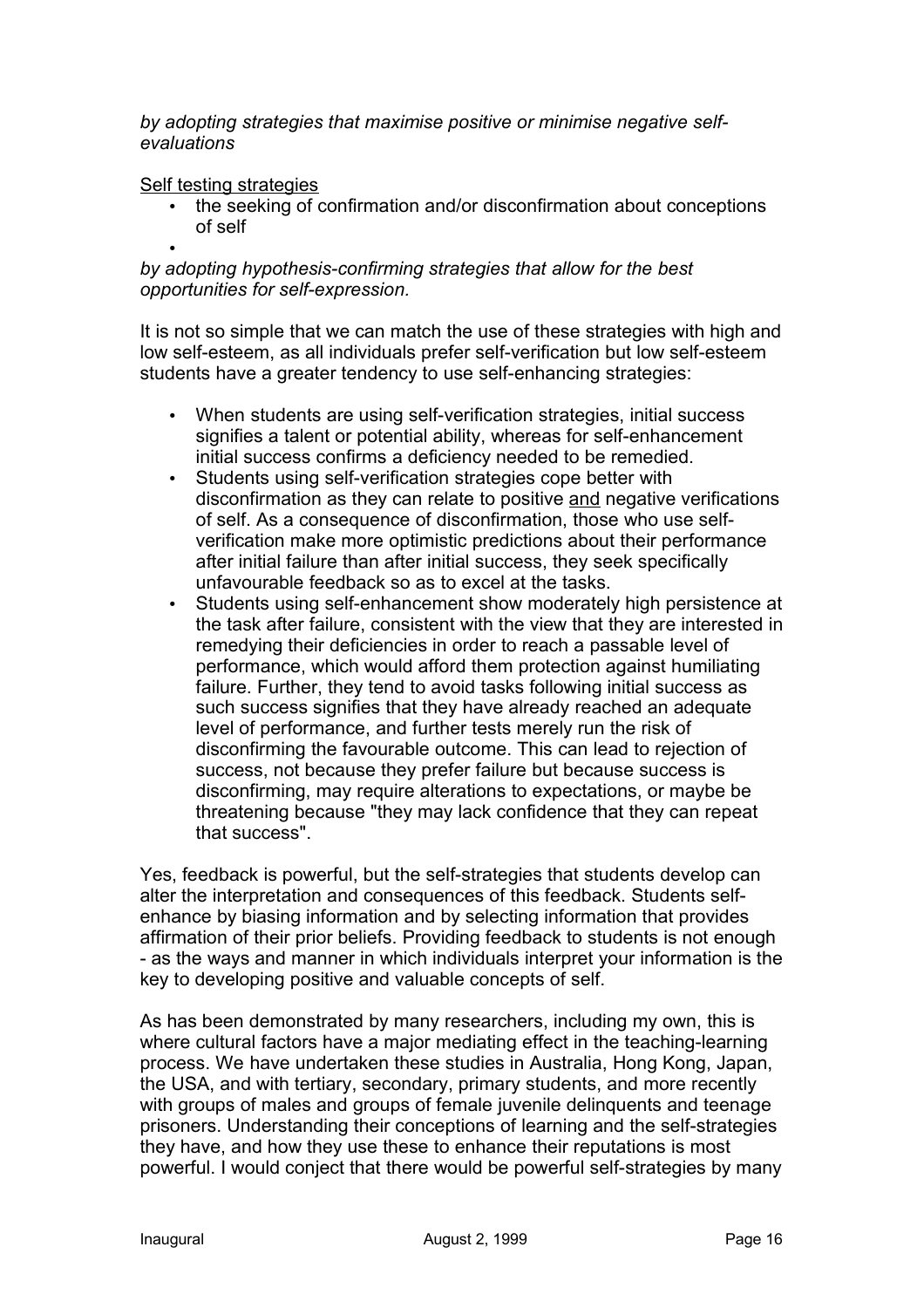Maori and Pacifica students that mediate the reception and assimilating of feedback offered by Pakeha teachers.

We have been working with nine major strategies.

#### *Nine major strategies*

- 1. Self-handicapping
- 2. Discounting
- 3. Social comparison
- 4. Disconfirmation
- 5. Setting less challenging goals
- 6. Setting performance rather than task goals
- 7. Self-monitoring
- 8. Confirming negative cultural stereotypes
- 9. Seeking negative information

**Self-handicapping** providing a handicap that can be used as an explanation for maintaining beliefs, and accounting for success or failure that is inconsistent with prior beliefs.

Example: a student could claim he or she scored 100% on an examination because the items were too easy rather than because of ability or effort in learning; or scored lower because of the excellent television program they watched instead of studying.

Self-handicapping occurs when:

- students have high uncertainty about their competencies
- there is high salience of an evaluative task
- in public rather than private performance situations
- there is an abnormal investment in the question of self-worth
- when the students believe that the handicap will be viewed by others as a legitimate reason for potential failure

It is used by both high and low self-esteem individuals: high self-esteem people to enhance success, low self-esteem people to protect themselves against the threat of failure.

**Discounting** whereby feedback is "dismissed" as being information that is not valuable, accurate, or worthwhile for the individual.

Example: when a teacher tells a student that he or she is doing a great job, and the student's reaction is to discount this by claiming "she always says that," "she's only trying to make me feel good," or "it's only because it is neat, not correct".

**Social comparison** whereby low self-esteem individuals constantly monitor other peers' behavior for cues and attributions to explain/enhance their conceptions of self. They compare themselves with others, and social comparison sets standards or frames of reference.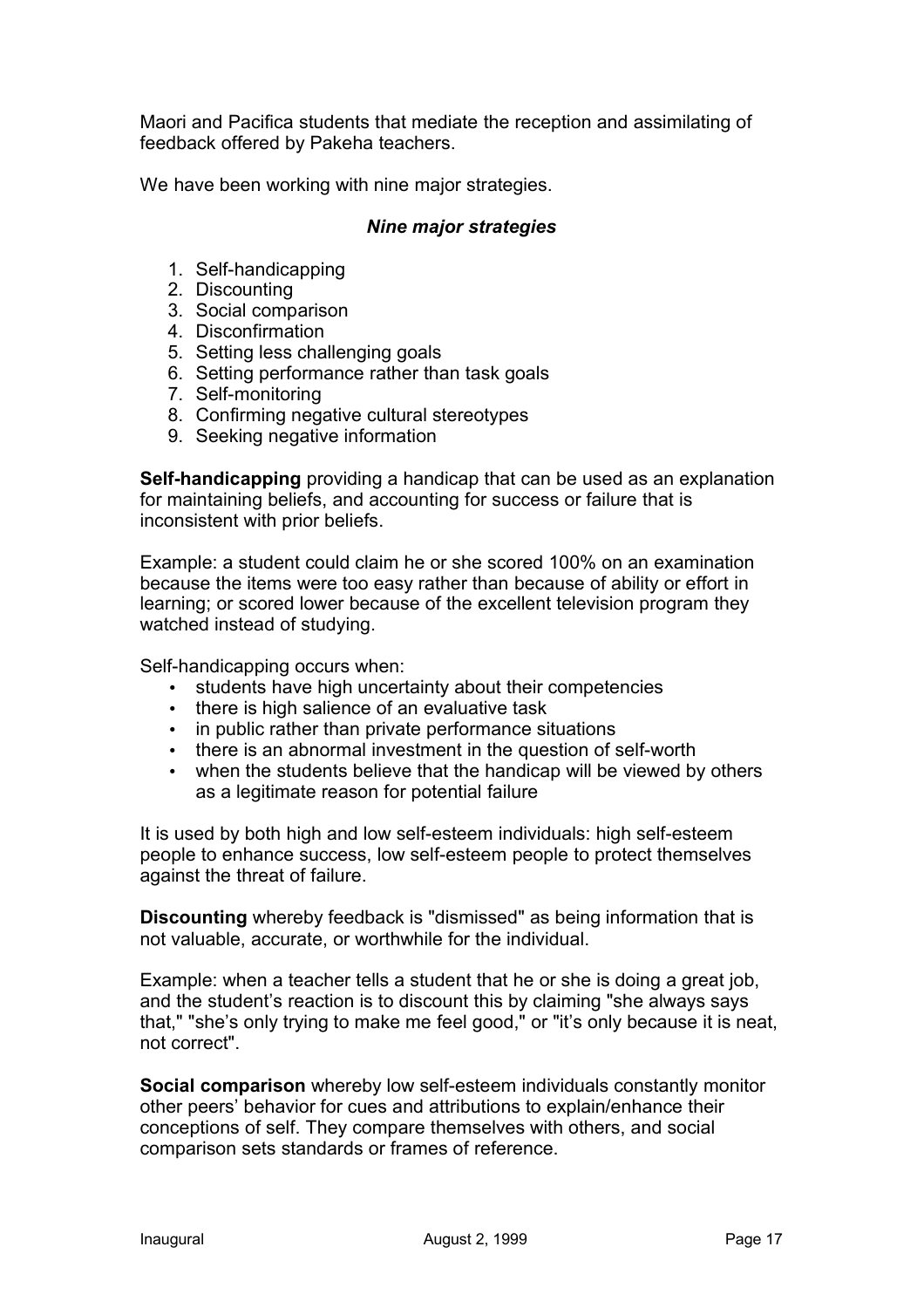Example: Students often compare themselves to those less fortunate than themselves, and often attempt to present themselves as more confident to impress others and maybe even themselves.

**Disconfirmation** whereby students ignore or reject information that disconfirms their self beliefs.

**Less challenging goals** whereby students set less challenging goals and thus ensure more success and confirmation about their learning.

#### **Setting performance rather than task goals.**

Example, students who set performance goals are more concerned with gaining favourable judgements of their competence, whereas task goals are more concerned with increasing their competence on the task.

**Self-monitoring** whereby students actively plan, enact and guide their behavioural choices in social situations through the process of selfmonitoring. High self-monitors are more dictated to by the external environment and by social comparison.

**Confirming negative cultural stereotypes** whereby students absorb negative societal stereotype about their group's intellectual ability and competence.

Steele (1992; Steele & Aronson, 1995), for example, has argued that whenever African American students (particularly males) perform an explicitly scholastic or intellectual task, they face the threat of confirming or being judged by a negative societal stereotype about their group's intellectual ability and competence. Such a reputation influences the academic functioning of these students, particularly during standardised testing. He claimed that this reputation "may have the further effect of pressuring these students to protectively disidentify with achievement in school" (p. 797), such that school achievement is neither a basis of self-evaluation nor a personal identity. There are various effects of this cultural reputation (such as spending more time answering fewer test items) that can undermine motivation, effort, and self-efficacy.

**Seeking on negative information**. Although all students prefer favourable feedback some have adverse stress reactions to negative feedback – hence try to avoid seeking negative information altogether and seek only positive information.

## *The effects of the strategies*

These self learning strategies explain how individuals can bias, select and retain information that affect their self-concepts and they have major influences on how students learn, how they set challenging goals, how they accept feedback, and their subsequent learning outcomes.

The point is that a teacher may be providing a remarkable amount of feedback but this does not mean that this student is receiving this feedback.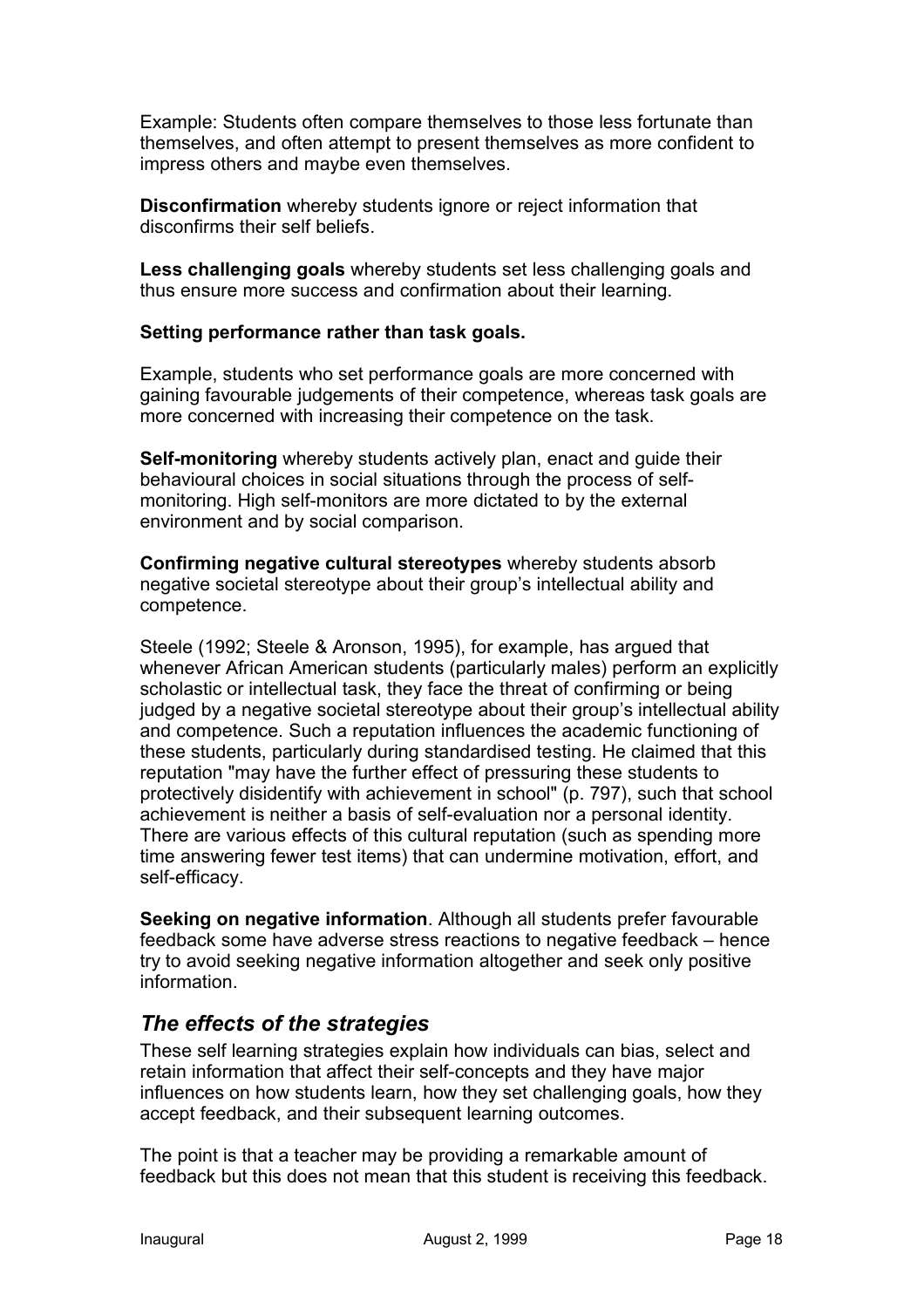Excellent teaching requires teachers setting challenging goals and providing feedback, and students setting challenging goals, and seeking, biasing and interpreting information and accepting feedback. Oh, not so easy, eh! If only it was one-way.

# **Teacher Education**

The implications of the above have much to say to teacher education. Teachers need to be well prepared in their content to know WHAT information is to be taught, and WHAT information can be used as feedback – clearly if they have deeper understandings of their content they increase the probability they can set challenging goals and provide feedback.

More important teachers need to understand that the variations in individual students manner of receiving, transforming and being disposed to this information is considered in the act of teaching. This, I believe, requires that teachers care about their students, know where they are coming from, and overly attend to the issue of whether their students are learning.

For example, we have been researching the Paideia teaching method, which was forcibly introduced into every class in 91 schools. Yes, it was innovation, yes it was a teacher method and not a structural change, and yes, it involved setting challenging goals and dramatic amounts of feedback – all the hallmarks for success; but forcibly introduced.

The Paideia program promotes three modes of teaching: a didactic mode, a seminar component, and a coaching aspect. The seminar component is the most distinctive and involves much training in active listening by the teacher, constructing peer group tutoring for the whole class that uses rich and challenging texts (across all the curricula), and structures ways for the students to question the text and each others understandings. I used Paideia in my classes in measurement and statistics and it opened up to me, as teacher, the ways in which the students were constructing knowledge, and the ways they had already constructed it – very sobering – despite my having taught the material using the drip filter model *perfectly*.

In the forced implementation there was remarkable success in the standardised test scores across all ages, subjects, and most critically in this particular county for all racial backgrounds, primarily by reducing the negative effects of social comparison that African American students had been using.

There was also powerful evidence that Paideia influenced students' perceptions of the quality of schooling. The students claimed that teachers who implemented Paideia were better at explaining information, more able in ensuring that students had a good understanding, put more effort into teaching, taught in interesting ways, and showed by example that learning is fun. There was less friction in classes, less fooling around, students were considered more calm and not mean, and they felt safe. Students see more flexibility in the classroom when Paideia is implemented.

Teacher Education programs must produce teachers with a conception of teaching based on a high and rigorous set of standards of what beginning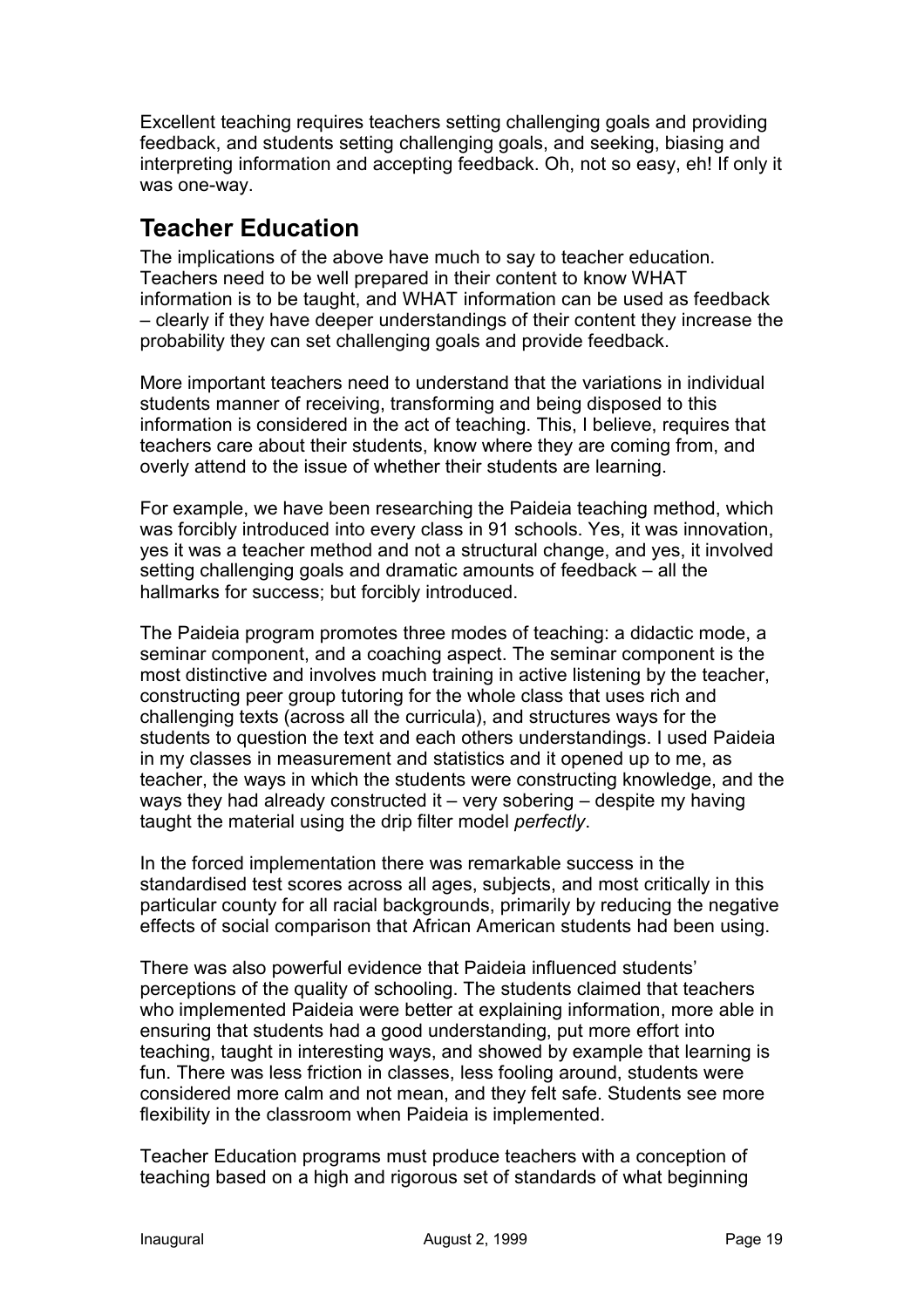teachers know and are able to do. I have worked with NCATE developing a new model for teacher accreditation based on this simple notion. Instead of asking institutions, like ours here at UoA, what courses do your students experience, and are the staff qualified.

We oversaw:

- a major consultative process to determine the high and rigorous competencies of graduating teachers in terms of what they know, and are able to do
- asked the Institutions to provide evidence that their graduating teachers know and able to do the competencies to the appropriate standards of excellence, and
- ask the professionals to adjudge this evidence.

We are in trials in many Institutions in the US at the moment and this is beginning to have a profound and positive effect on what is undertaken in teacher education institutions. No longer is exposure to wisdom sufficient, no longer are scores on our student sufficient, no longer are our posturing that we are quality providers convincing. Instead, the course is evaluated by the quality of the graduates in terms of knowing, performing and their dispositions in terms of their impact on their students' learning outcomes– a hard but correct ask.

We spent much time in teacher education programs imparting the necessary knowledge so that students are sufficiently learn to teach, we spent much time on teaching methods, and we need to spend much time understanding how students learn, their conceptions of learning, and how the feedback cycle works. Too often we compared experienced with novice when the better comparison is experienced and expert. This is my mission.

# **Identifying Accomplished Teachers**

We have a system that spends inordinate energies worrying about initial teacher training when more attention needs to be placed at the highest ends of excellence. We have a model of teaching which assumes that experience is sufficient, we pride well run quiet classrooms, we pride mimicking, listening, and regurgitating information. I have argued extensively elsewhere that New Zealand needs a National Board for Professional Teaching Standards.

I propose the development of an Australasian Board for Professional Education Standards (ABPES) that parallels the USA National Board (NBPTS) to advance the excellence of the principal and teaching profession. The mission would be to:

- Establish high and rigorous standards for what accomplished teachers and principals should know and be able to do,
- Operate a national voluntary system to assess and certify teachers and principals who meet these standards, and
- To advance related education reforms for the purpose of improving student learning in Australasian schools.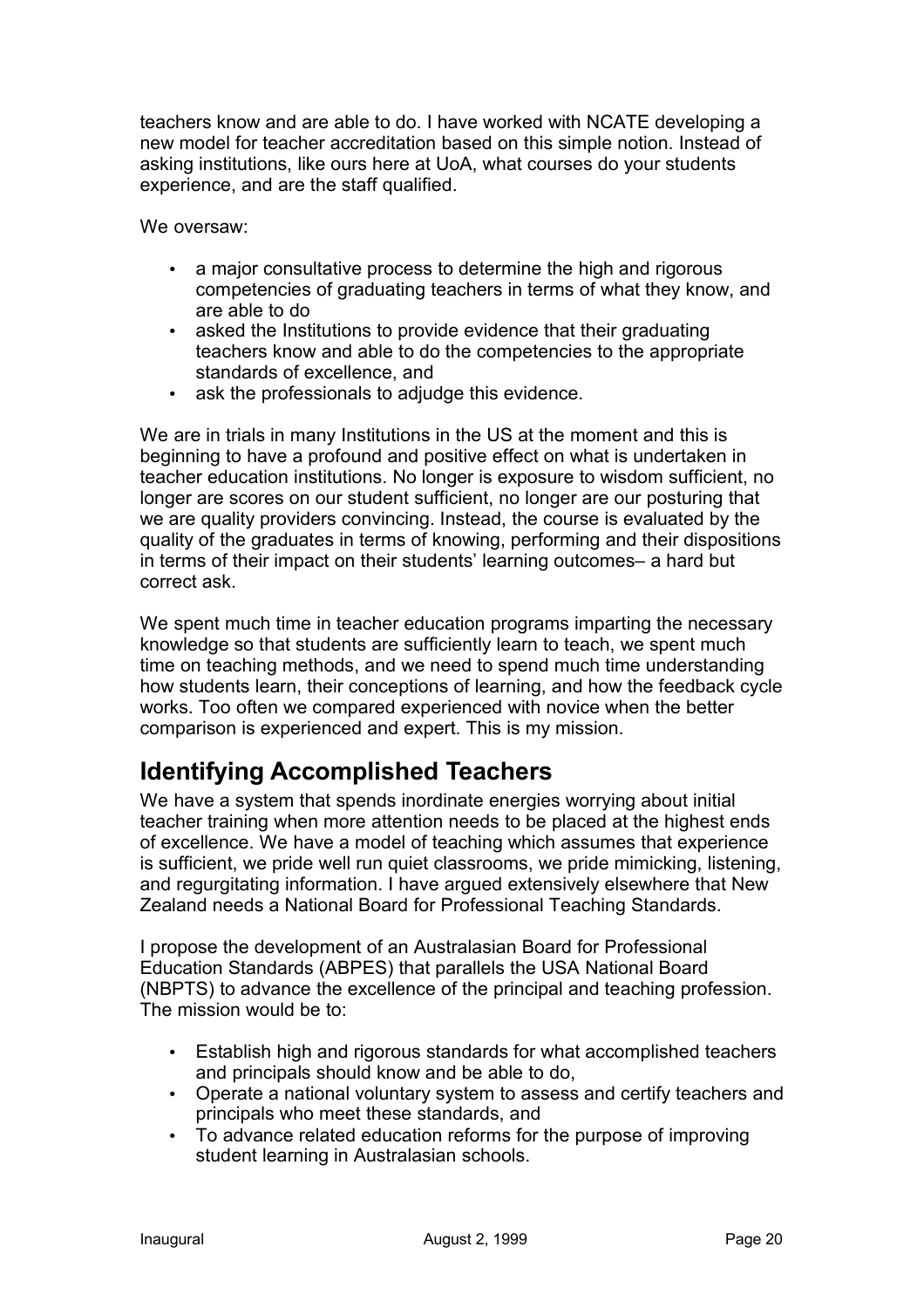This has been done in the USA and I am still involved in projects relating to the National Board. Currently, I have a \$.75m project on how NBCT and non-NBCT teachers manifest their expertise in the classroom, and not surprisingly given tonight, are finding differences relating to the amount of feedback, the manner the teacher understands the learner and how he or she is learning, deals with the connections of learning and strategies of learning, and cares and respects what the child brings to their classroom. These facets are often missing in the too-typical over-routines classroom where teaching is undertaken as knowledge forced into the recalcitrant brains, assembled in straight rows, silent, listening and waiting to be tested.

A major imperative why we must identify, reward, and promote these excellent teachers in a fair, credible and dependable manner is that they are most likely to provide the voting public the confidence in a national system of public schooling. National testing, braying by parents and politicians about low quality and more accountability, and the highlighting of the minimally competent reinforces those 80% of New Zealanders who typically argue that the quality of public schooling in New Zealand is awful; whereas the identification of excellence reinforces those 80% of New Zealanders who believe that the quality of their child's teacher is great. We must promote excellence.

## **Research Program**

To conclude I wish to outline a series of research study that I and my colleagues (and I hope colleagues here in Auckland) have underway:

## *What influences student learning*

• A model of teaching and learning based on a synthesis of metaanalyses

## *From the student perspective*

- Defending the power of feedback, and goals (in classrooms, out-ofclassrooms such as Outward Bound, Adventure Sailing ships, and with at-risk students)
- Developing models of conceptions of learning of teachers and students and how these affect how teachers teach and students learn
- Discovering self strategies for learning (particularly cross-culturally)
- Building models of conceptions of self particularly based on reputation enhancement
- Ascertaining the study skills of students that assist in the learning process

## *From the teacher perspective*

- Determining the differences between experienced and expert teachers
- Assessing the teaching methods that increase the probability of impact on student learning
- Devising measurement procedures to address the question as to how expert and experienced teachers differ in classroom practice and how to identify highly accomplished teachers
- Developing accreditation processes for teacher education programs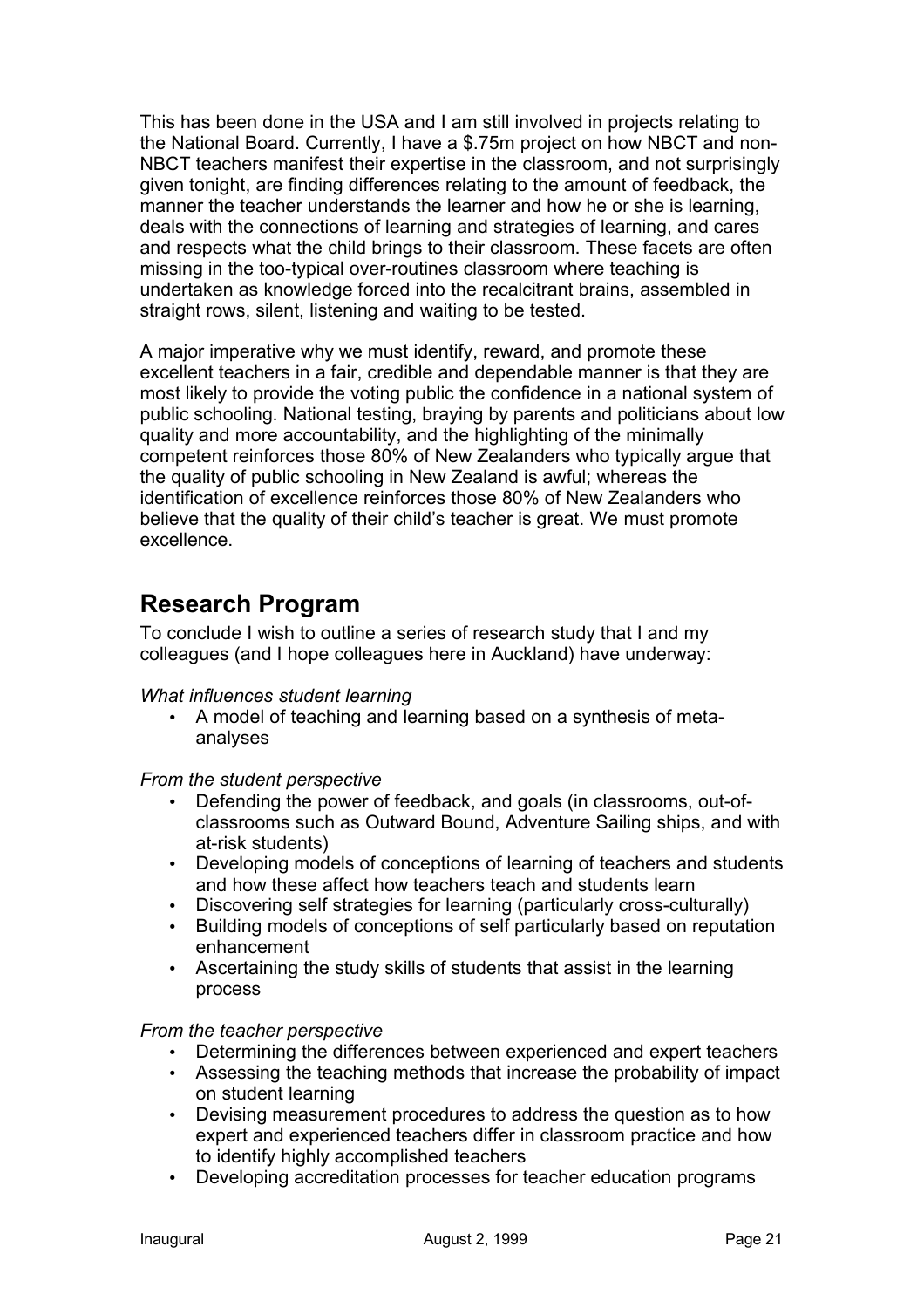• The development of a New Zealand National Board that sets high and rigorous standards and has excellent performance measures to identify accomplished teachers

## *Addressing the desirable outcomes*

- Tests and measures of models of achievement, particularly surface and deep outcomes based on the SOLO model
- Tests and measures of learning self-strategies
- Training teachers in setting standards (e.g., using exemplars, scoring rubrics)
- Developing models of wellness to add to the achievement outcomes

#### *Using the best statistical modelling*

- Conducting meta-analyses to achieve integration, perspective, and magnitude of effects
- Incorporating measures of magnitude with statistical significance in research designs
- Building structural modelling to assess explanations and prediction<br>• Using item response models to assess dimensionality and create
- Using item response models to assess dimensionality and create better measurement, particularly in the affective domain
- Developing and conducting evaluation models of successful teaching and school innovations

I now consider myself inaugurated.

## **Selected Bibliography**

- Carroll, A., Durkin, K., Hattie, J., & Houghton, S. (1997). Goal setting among adolescents: A comparison of delinquent, at-risk, and not at-risk youth. *Journal of Educational Psychology*, *89*, 441-450.
- Carroll, A., Durkin, K., Houghton, S., & Hattie, J.A. (1996). An adaptation of Mak's self-reported delinquency scale for Western Australian adolescents. *Australian Journal of Psychology*, *48*, 1-7.
- Carroll, A., Durkin, K., Houghton, S., & Hattie, J.A. (1996). An adaptation of Mak's self-reported delinquency scale for Western Australian adolescents. *Australian Journal of Psyc*hology, *48*, 1-7.
- Carroll, A., Hattie, J.A., Douglas, G. (in press). Adolescent reputation enhancement: Differentiating delinquent and nondelinquent youths. *European Journal of Social Psychology*.
- Carroll, A.M., Hattie, J.A., Houghton, S., & Durkin, K. (in press). *Reputation Enhancing Goals: Integrating reputation enhancement and goal setting theory as an explanation of delinquent involvement.*
- Cheung, D., Hattie, J.A., Bucat, R., & Douglas, G. (1996). Students' perceptions of curriculum implementation. *Curriculum and Teaching*, *11*, 49-60.
- Cheung, D., Hattie, J.A., Bucat, R., & Douglas, G. (1996). Measuring the degree of implementation of school-based assessment schemes for practical science. *Research in Science Education*, *26*, 375-389.
- Crane, D., Hattie, J.A., & Houghton, S. (1997). Goal setting and the Adventure Experience. *Australian Journal of Psychology*, *49*, 6-13.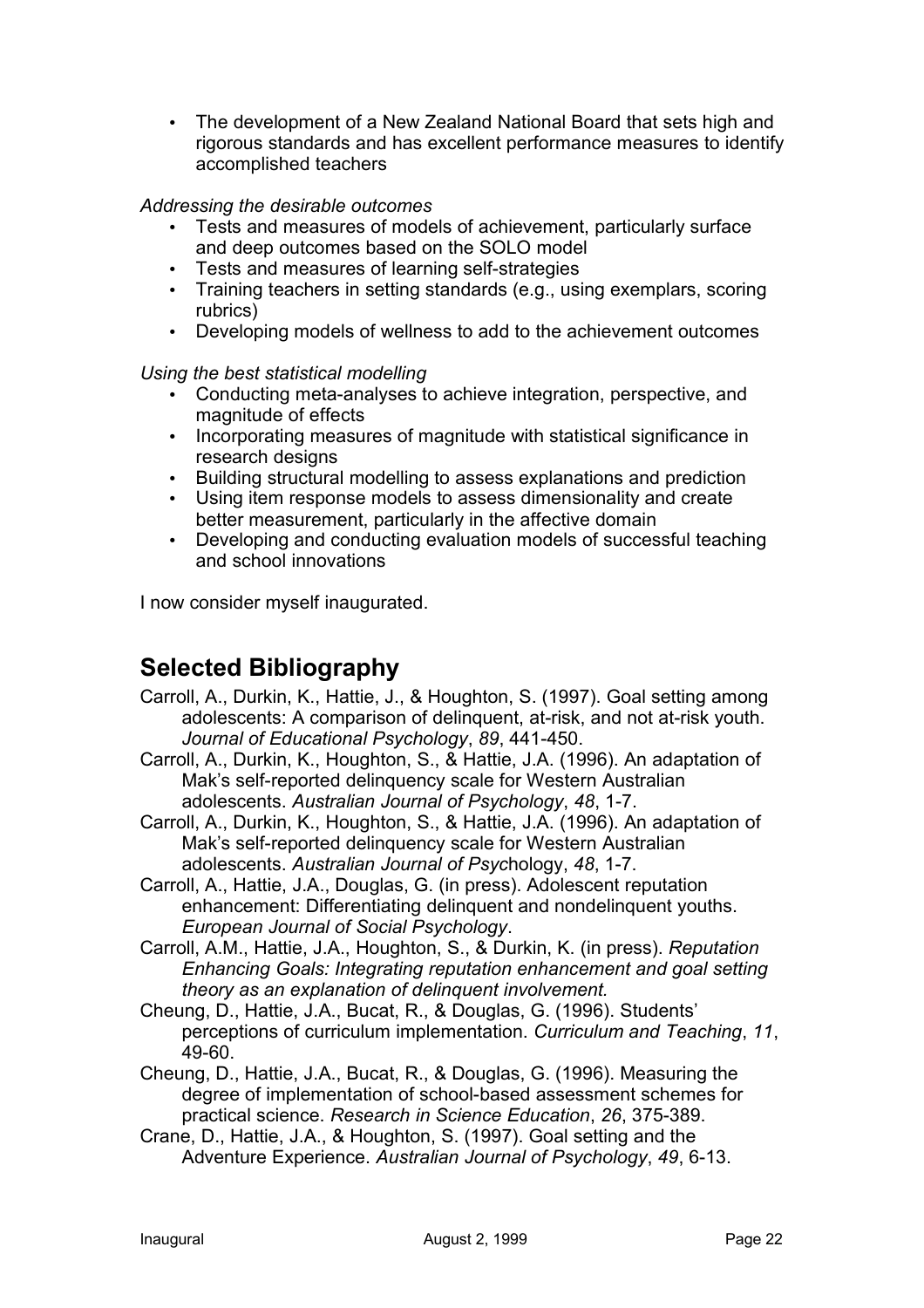- Dimmock, C. & Hattie, J. (1992). Principals' and teachers' reactions to school restructuring: The case of Western Australia. *Australian Journal of Education*, *38*, 38-57.
- Dimmock, C. & Hattie, J. (1994). Principals' and teachers' reactions to school restructuring. *Australian Journal of Education*, *38*, 36-55.
- Dimmock, C., & Hattie, J. (1996). School principals' self-efficacy and its measurement in a context of restructuring. *School Effectiveness and School Improvement: An International Journal of Research, Policy, and Practice*, *7*, 62-75.
- Elliott, E., Hattie, J.A., et al. (1998). *Program Standards for Elementary teacher preparation*. National Council for Accreditation of Teacher Education, Washington, DC.
- Forlin, C., Douglas, G., Hattie, J. (1996). Inclusive practices: Is it stressful for teachers? *International Journal of Disability, Development and Education*, *21*, 199-217.
- Fraser, B., Walberg, H., Welch, W., & Hattie, J.A. (1987). *Syntheses of educational productivity research*. Monograph in International Journal of Educational Research Series. Oxford: Pergamon. pp. 252.
- Hattie, J. (1992). The levels of school accountability. *Education Research and Perspectives*, *19*, 78-80.
- Hattie, J. (1995). Rural schools and student outcomes. *In Schooling in Rural WA: Report of the Ministerial Review of Schooling in Rural Western Australia*. WA Government.
- Hattie, J.A. & Jaeger, R.M. (1998). Assessment and learning. *Assessment in Higher Education*, *5*, 111-122.
- Hattie, J.A. & Marsh, H.W. (1995). Future research in self-concept. In B. Bracken (Ed.), *Handbook on Self-concept* (pp. 421-463). Erlbaum, NJ.
- Hattie, J.A. & Purdie, N. (1998). The SOLO method and item construction. In G. Boulton-Lewis & B. Dart (Eds.), *Learning in Higher Education.* Hawthorn, Australia: ACER.
- Hattie, J.A. (1992). *Self-concept*. Erlbaum, USA, pp. 304.
- Hattie, J.A. (1992). Towards a model of schooling: A synthesis of metaanalyses. *Australian Journal of Education*, *36*, 5-13.
- Hattie, J.A. (1993). Measuring the effects of schooling. *SET*, *2*, 1-4.
- Hattie, J.A. (1997). *Setting standards for beginning teachers: A discussion paper*. National Council for Accreditation of Teaching Standards, Washington DC.
- Hattie, J.A. Clinton, J.C., Nagle, B., Kelkor, V., Reid, W., Spence, K., Baker, W., & Jaeger, R. (1998). *The first year evaluation of Paideia*. Bryan Foundation and Guilford County Schools.
- Hattie, J.A., & Clinton, J.C. (in press). Identifying Accomplished Teachers: A Validation Study. In L. Invargasson, (Ed.), *Assessing teachers for professional Certification: The first ten years of the National Board for Professional Teaching Standards*. JAI Press.
- Hattie, J.A., & Haines, L. (1998). *An Evaluation of the Reading Together, USA program*. Greensboro, NC.
- Hattie, J.A., & Jaeger, R.M. (1998).*The construct validity of NBPTS assessments and classifications of candidate teachers*. NPEAT, Washington, DC.
- Hattie, J.A., & Purdie, N.M. (in press). Individual differences. *International Encyclopedia of Educational Psychology*.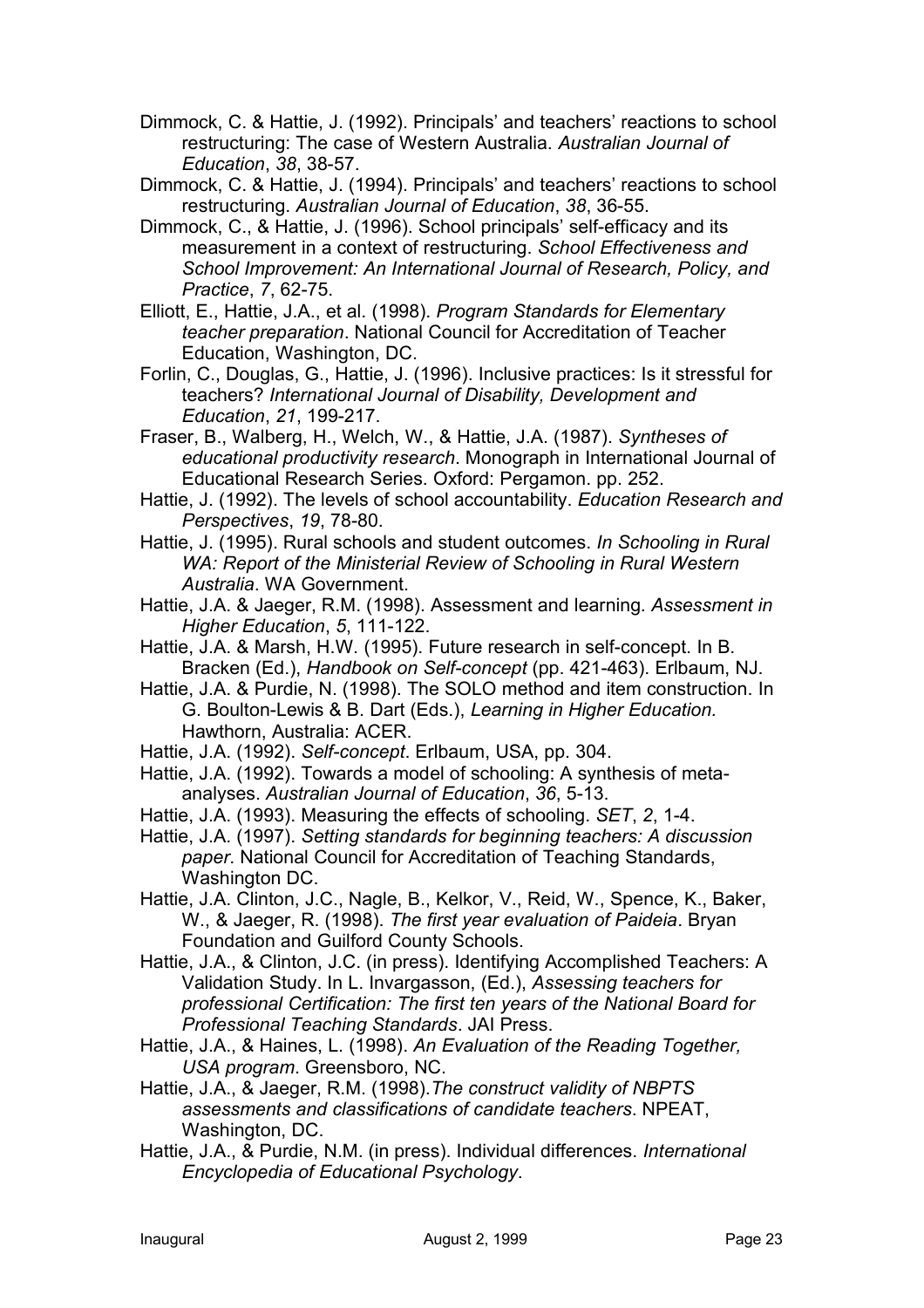- Hattie, J.A., Biggs, J., & Purdie, N. (1996). Effects of learning skills intervention on student learning: A meta-analysis. *Review of Research in Education*, *66*, 99-136.
- Hattie, J.A., Fletcher, R., Karkee, T. (1996). *An analysis of school suspensions in Guilford County Schools*. Confidential report presented to the School Board, Guilford County, NC.
- Hattie, J.A., Jaeger, R.M., & Bond, L. (in press). Pervasive problems in educational measurement. *Review of Research in Education*.
- Hattie, J.A., Kefford, R., & Porter, P. (1988). *Skills, Technology, and Management in Education: The Dynamics of Learning*. (Eds.) Australian College of Education, Melbourne, 1988, Deakin, ACT. pp. 141.
- Hattie, J.A., Krakowski, K., Rogers, H.J., & Swaminathan, H. (1996). An assessment of Stout's index of essential unidimensionality. *Applied Psychological Measurement*, *20*, 1-14.
- Hattie, J.A., Marsh, H.W., Neill, J.T., & Richards, G.E. (1997). Adventure Education and outward Bound: Out-of-class experiences that make a lasting difference. *Review of Research in Education*, *66*, 43-87.
- Hattie. J.A. (in press). Validating the specification of a complex content domain: Applications to the National Board for Professional teaching Standards' Assessments. In L. Invargasson, (Ed.), *Assessing teachers for professional Certification: The first ten years of the National Board for Professional Teaching Standards*. JAI Press.
- Hoffman, R.M., Border, L.D., & Hattie, J.A. (in press). Gender self-confidence: An alternative approach to the measurement of masculinity and femininity. *Sex Roles*.
- Jaeger, R. M. & Hattie, J. A. (1996). Artifact and artifice in education policy analysis: It's not all in the data. *The School Administrator*, *53*, 24-29.
- Jaeger, R.M., & Hattie, J.A. (1995, November). Detracking America's Schools: Should we really care? *Phi Delta Kappan*, *77*(3), 218-219.
- Law, H.G., Snyder, C.W., Hattie, J.A. & McDonald, R.P. (1984). *Multi-mode models for data analysis*. Praeger, USA. pp. 687.
- Maguire, T.O.M. & Hattie, J.A., & Haig, B. (1994) Construct validity and achievement assessment. *Alberta Journal of Educational Research*, *40*, 109-126.
- Marsh, H.W., & Hattie, J.A. (1995). Theoretical models in self-concept. In B. Bracken (Ed.), *Handbook on Self-concept*. (pp. 38-92). Erlbaum, NJ.
- Moriarty, B., Punch, K., & Hattie, J. (1995). The importance of self-efficacy as a mediating variable between learning environments and achievement. *British Journal of Educational Psychology*, *65*, 73-84.
- Purdie, N., & Hattie, J. (1995). The effect of motivation training on approaches to learning and self-concept. *British Journal of Educational Psychology*, *65*, 73-81.
- Purdie, N., & Hattie, J.A. (1996). Cultural differences in the use of strategies for self-regulated learning. *American Educational Research Journal*, *33*, 845-871.
- Purdie, N., Hattie. J.A., & Douglas, G. (1996). Student conceptions of learning and their use of self-regulated learning strategies: A cross-cultural comparison. *Journal of Educational Psychology*, *88*, 87-100.
- Watkins, D., Hattie, J.A., & Astilla, E. (1990). Affective and cognitive learning outcomes in privileged and depressed areas of the Philippines. In A.H. Otheman & W.R.A. Rahman (Eds.), *Psychology and socioeconomic*